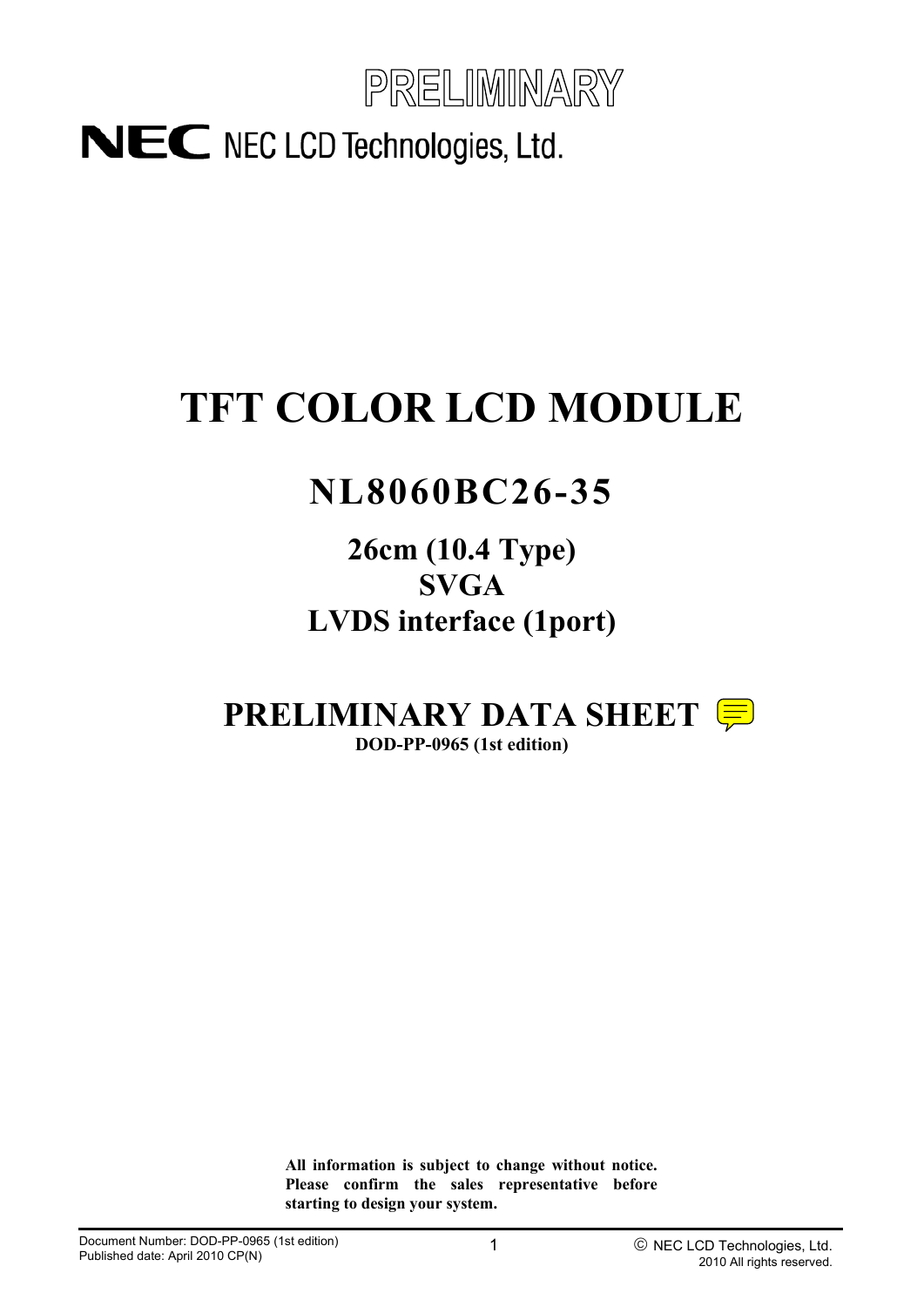#### **INTRODUCTION**

<span id="page-1-0"></span>The Copyright to this document belongs to NEC LCD Technologies, Ltd. (hereinafter called "NEC"). No part of this document will be used, reproduced or copied without prior written consent of NEC.

NEC does and will not assume any liability for infringement of patents, copyrights or other intellectual property rights of any third party arising out of or in connection with application of the products described herein except for that directly attributable to mechanisms and workmanship thereof. No license, express or implied, is granted under any patent, copyright or other intellectual property right of NEC.

Some electronic parts/components would fail or malfunction at a certain rate. In spite of every effort to enhance reliability of products by NEC, the possibility of failures and malfunction might not be avoided entirely. To prevent the risks of damage to death, human bodily injury or other property arising out thereof or in connection therewith, each customer is required to take sufficient measures in its safety designs and plans including, but not limited to, redundant system, fire-containment and anti-failure.

The products are classified into three quality grades: **"Standard"**, **"Special"**, and **"Specific"** of the highest grade of a quality assurance program at the choice of a customer. Each quality grade is designed for applications described below. Any customer who intends to use a product for application other than that of Standard quality grade is required to contact an NEC sales representative in advance.

The **Standard** quality grade applies to the products developed, designed and manufactured in accordance with the NEC standard quality assurance program, which are designed for such application as any failure or malfunction of the products (sets) or parts/components incorporated therein a customer uses are, directly or indirectly, free of any damage to death, human bodily injury or other property, like general electronic devices.

Examples: Computers, office automation equipment, communications equipment, test and measurement equipment, audio and visual equipment, home electronic appliances, machine tools, personal electronic equipment, industrial robots, etc.

The **Special** quality grade applies to the products developed, designed and manufactured in accordance with an NEC quality assurance program stricter than the standard one, which are designed for such application as any failure or malfunction of the products (sets) or parts/components incorporated therein a customer uses might directly cause any damage to death, human bodily injury or other property, or such application under more severe condition than that defined in the Standard quality grade without such direct damage.

Examples: Control systems for transportation equipment (automobiles, trains, ships, etc.), traffic control systems, anti-disaster systems, anti-crime systems, medical equipment not specifically designed for life support, safety equipment, etc.

The **Specific** quality grade applies to the products developed, designed and manufactured in accordance with the standards or quality assurance program designated by a customer who requires an extremely higher level of reliability and quality for such products.

Examples: Military systems, aircraft control equipment, aerospace equipment, nuclear reactor control systems, medical equipment/devices/systems for life support, etc.

The quality grade of this product is the **"Standard"** unless otherwise specified in this document.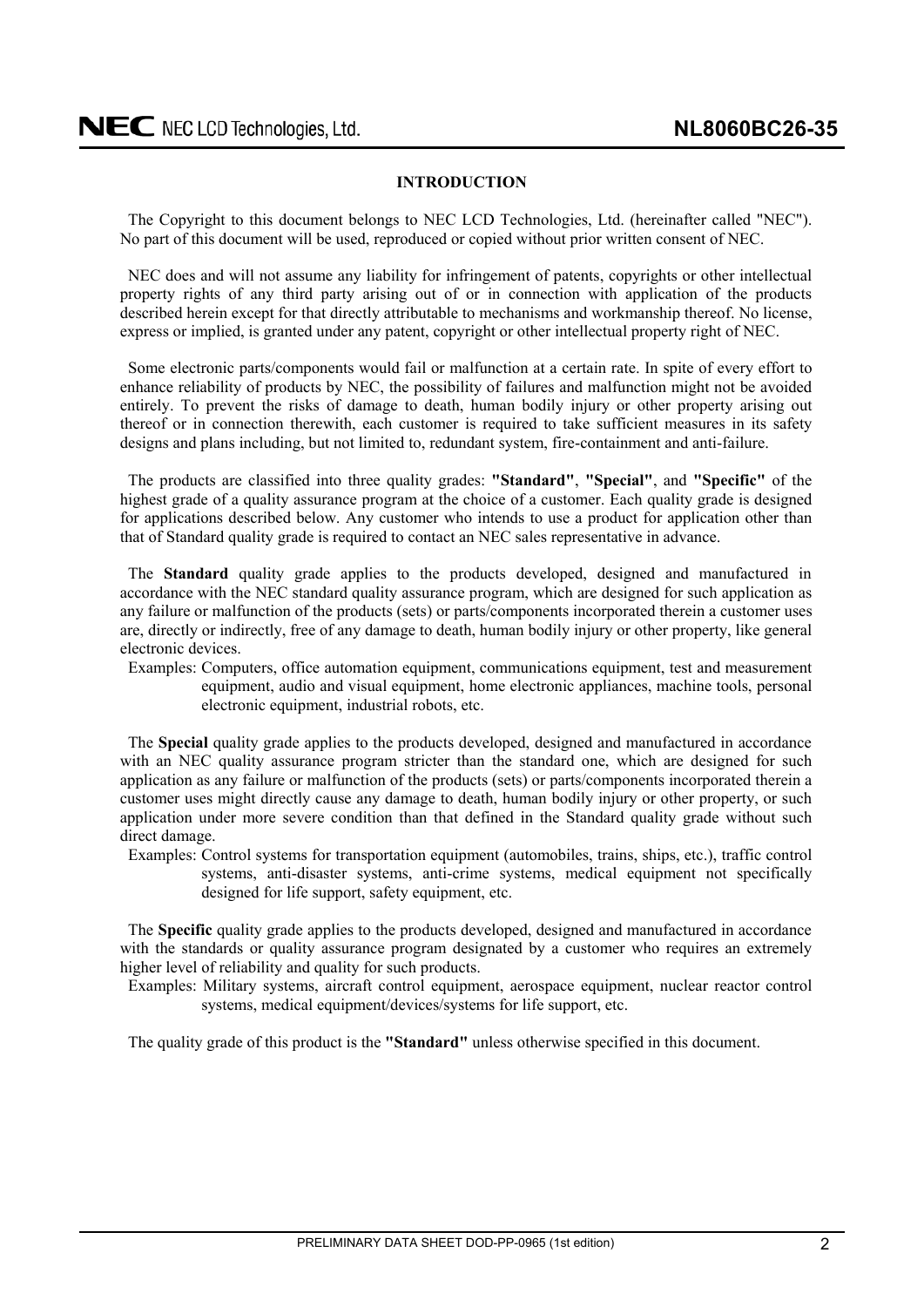# **CONTENTS**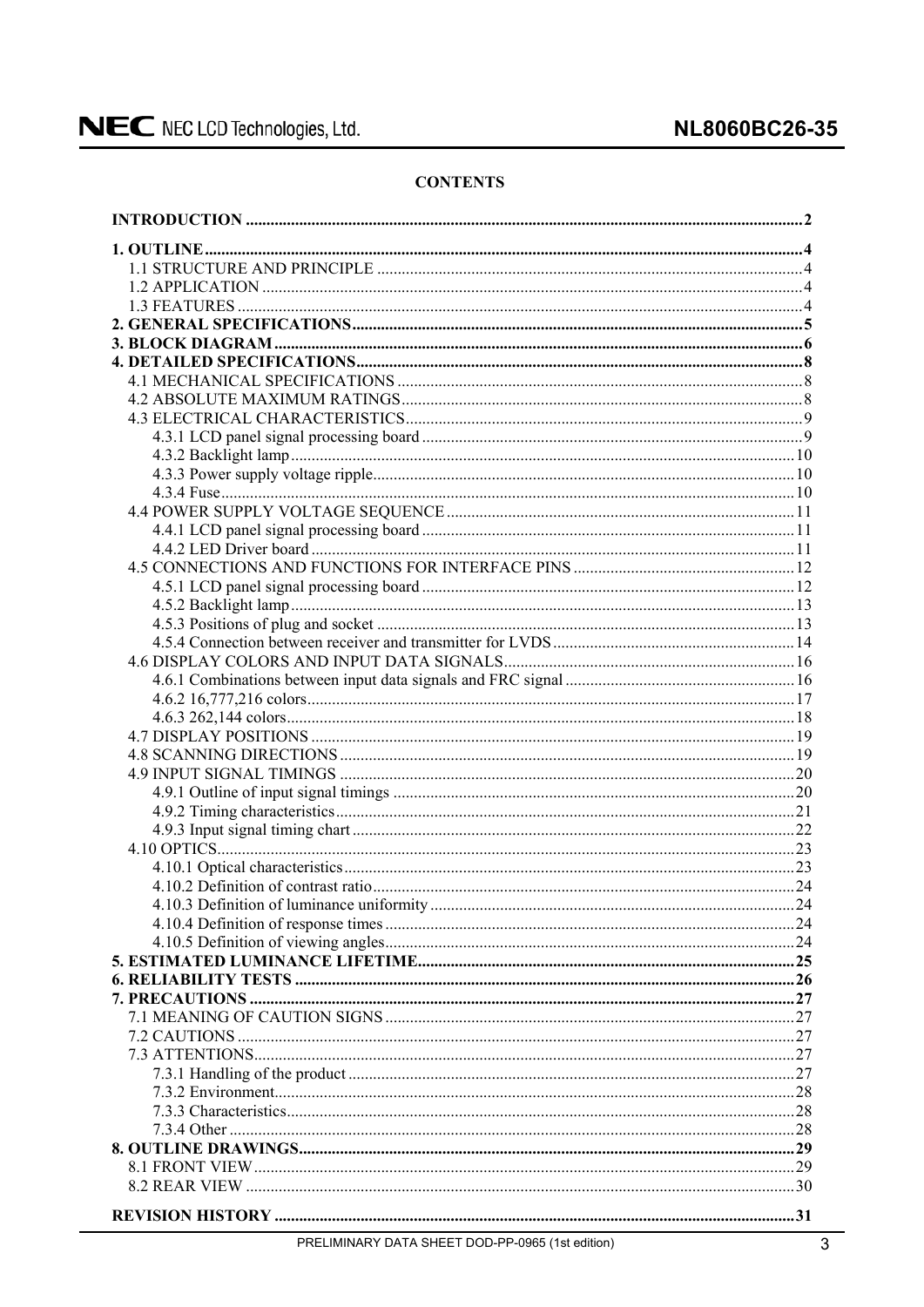# <span id="page-3-0"></span>**1. OUTLINE**

#### 1.1 STRUCTURE AND PRINCIPLE

Color LCD module NL8060BC26-35 is composed of the amorphous silicon thin film transistor liquid crystal display (a-Si TFT LCD) panel structure with driver LSIs for driving the TFT (Thin Film Transistor) array and a backlight.

The a-Si TFT LCD panel structure is injected liquid crystal material into a narrow gap between the TFT array glass substrate and a color-filter glass substrate.

Color (Red, Green, Blue) data signals from a host system (e.g. signal generator, etc.) are modulated into best form for active matrix system by a signal processing board, and sent to the driver LSIs which drive the individual TFT arrays.

The TFT array as an electro-optical switch regulates the amount of transmitted light from the backlight assembly, when it is controlled by data signals. Color images are created by regulating the amount of transmitted light through the TFT array of red, green and blue dots.

1.2 APPLICATION

• For industrial use

#### 1.3 FEATURES

- High luminance
- $\bullet$  High contrast
- Wide viewing angle
- Wide temperature range
- LVDS interface
- Reversible-scan direction
- Selectable 8bit or 6bit digital signals for data of RGB
- LED backlight type
- Replaceable lamp holder for backlight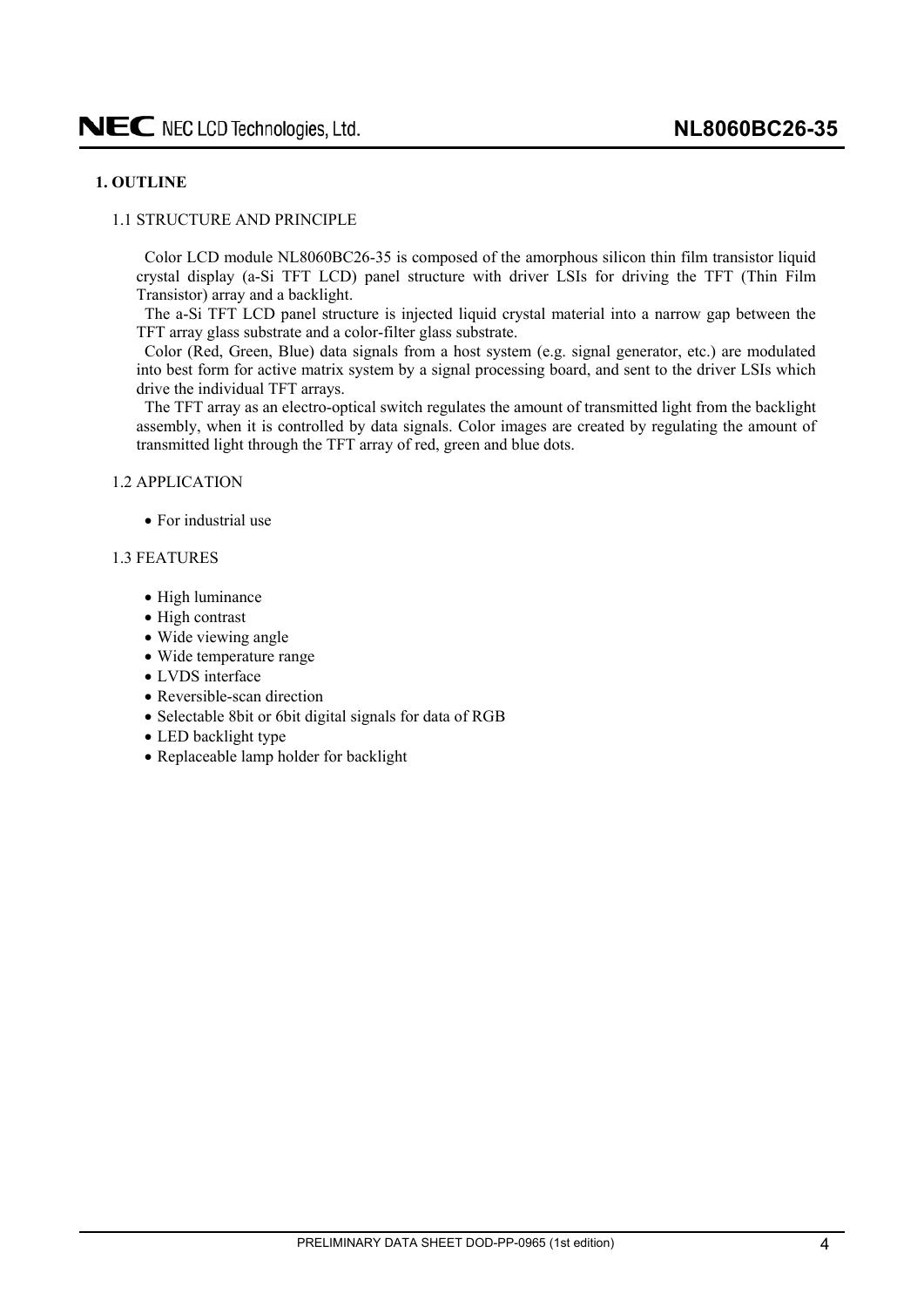# <span id="page-4-0"></span>**2. GENERAL SPECIFICATIONS**

| Display area                                                                                                                                                                                                                                                                                             | $211.2$ (H) $\times$ 158.4 (V) mm                                                                                                                                        |  |  |
|----------------------------------------------------------------------------------------------------------------------------------------------------------------------------------------------------------------------------------------------------------------------------------------------------------|--------------------------------------------------------------------------------------------------------------------------------------------------------------------------|--|--|
| Diagonal size of display                                                                                                                                                                                                                                                                                 | $26cm(10.4$ inches)                                                                                                                                                      |  |  |
| Drive system                                                                                                                                                                                                                                                                                             | a-Si TFT active matrix                                                                                                                                                   |  |  |
| <b>Display color</b>                                                                                                                                                                                                                                                                                     | 16,777,216 colors (At 8-bit input, FRC terminal= High)<br>262,144 colors (At 6-bit input, FRC terminal= Low or Open)                                                     |  |  |
| Pixel                                                                                                                                                                                                                                                                                                    | $800$ (H) $\times$ 600 (V) pixels                                                                                                                                        |  |  |
| Pixel arrangement                                                                                                                                                                                                                                                                                        | RGB (Red dot, Green dot, Blue dot) vertical stripe                                                                                                                       |  |  |
| Dot pitch                                                                                                                                                                                                                                                                                                | $0.088$ (H) $\times$ 0.264 (V) mm                                                                                                                                        |  |  |
| <b>Pixel pitch</b>                                                                                                                                                                                                                                                                                       | $0.264$ (H) $\times$ 0.264 (V) mm                                                                                                                                        |  |  |
| Module size                                                                                                                                                                                                                                                                                              | 243.0 (W) $\times$ 185.1 (H) $\times$ 10.5 (D) mm (typ.)                                                                                                                 |  |  |
| Weight                                                                                                                                                                                                                                                                                                   | $(475)$ g (typ.)                                                                                                                                                         |  |  |
| Contrast ratio                                                                                                                                                                                                                                                                                           | $(900:1)$ (typ.)                                                                                                                                                         |  |  |
| <b>Viewing angle</b>                                                                                                                                                                                                                                                                                     | At the contrast ratio $\geq 10$ :<br>• Horizontal: Right side 80° (typ.), Left side 80° (typ.)<br>• Vertical: Up side $80^\circ$ (typ.), Down side $80^\circ$ (typ.)     |  |  |
| At DPS terminal= Low or Open: Normal scan<br>• Viewing direction without image reversal: up side (12 o'clock)<br>• Viewing direction with contrast peak: down side (6 o'clock)<br>Designed viewing direction<br>• Viewing angle with optimum grayscale ( $\gamma$ = 2.2): normal axis<br>(perpendicular) |                                                                                                                                                                          |  |  |
| Polarizer surface                                                                                                                                                                                                                                                                                        | Clear                                                                                                                                                                    |  |  |
| <b>Polarizer pencil-hardness</b>                                                                                                                                                                                                                                                                         | 3H (min.) [by JIS K5400]                                                                                                                                                 |  |  |
| <b>Color</b> gamut                                                                                                                                                                                                                                                                                       | At LCD panel center<br>40% (typ.) [against NTSC color space]                                                                                                             |  |  |
| <b>Response time</b>                                                                                                                                                                                                                                                                                     | Ton+Toff (10% $\leftarrow \rightarrow 90\%$ )<br>$18ms$ (typ.)                                                                                                           |  |  |
| Luminance                                                                                                                                                                                                                                                                                                | $At IL = 50mA/One circuit$<br>$(400)$ cd/m <sup>2</sup> (typ.)                                                                                                           |  |  |
| <b>Signal system</b>                                                                                                                                                                                                                                                                                     | LVDS 1port (Receiver: THC63LVDF84B, THine Electronics Inc. or<br>equivalent)<br>[8bit/6bit digital signals for data of RGB colors, Dot clock (CLK),<br>Data enable (DE)] |  |  |
| Power supply voltage                                                                                                                                                                                                                                                                                     | LCD panel signal processing board: 3.3V                                                                                                                                  |  |  |
| <b>Backlight</b>                                                                                                                                                                                                                                                                                         | LED backlight type:<br>Replaceable part<br>· Lamp holder set: Type No. TBD<br>Recommended LED driver board (Option)<br>• LED driver board : Type No. 104PW03F            |  |  |
| Power consumption                                                                                                                                                                                                                                                                                        | At IL=50mA/One circuit, Checkered flag pattern<br>TBD W (typ.)                                                                                                           |  |  |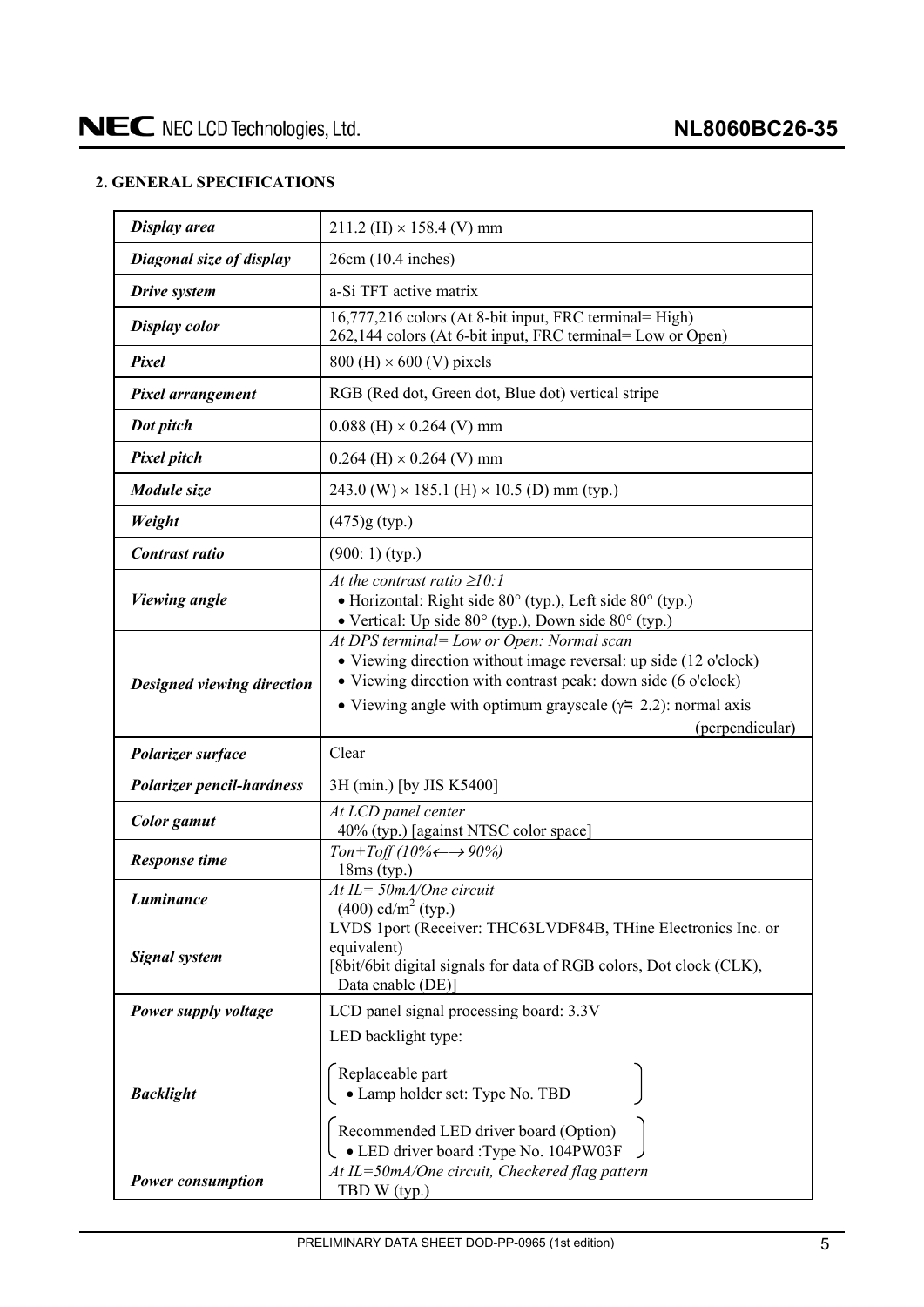# <span id="page-5-0"></span>**3. BLOCK DIAGRAM**



Note1: Relations between GND (Signal ground) and FG (Frame ground) in the LCD module are as follows.

| $GND - FG$                                                                                     | Connected |  |
|------------------------------------------------------------------------------------------------|-----------|--|
| Note2: GND and FG must be connected to customer equipment's ground, and it is recommended that |           |  |

these grounds be connected together in customer equipment.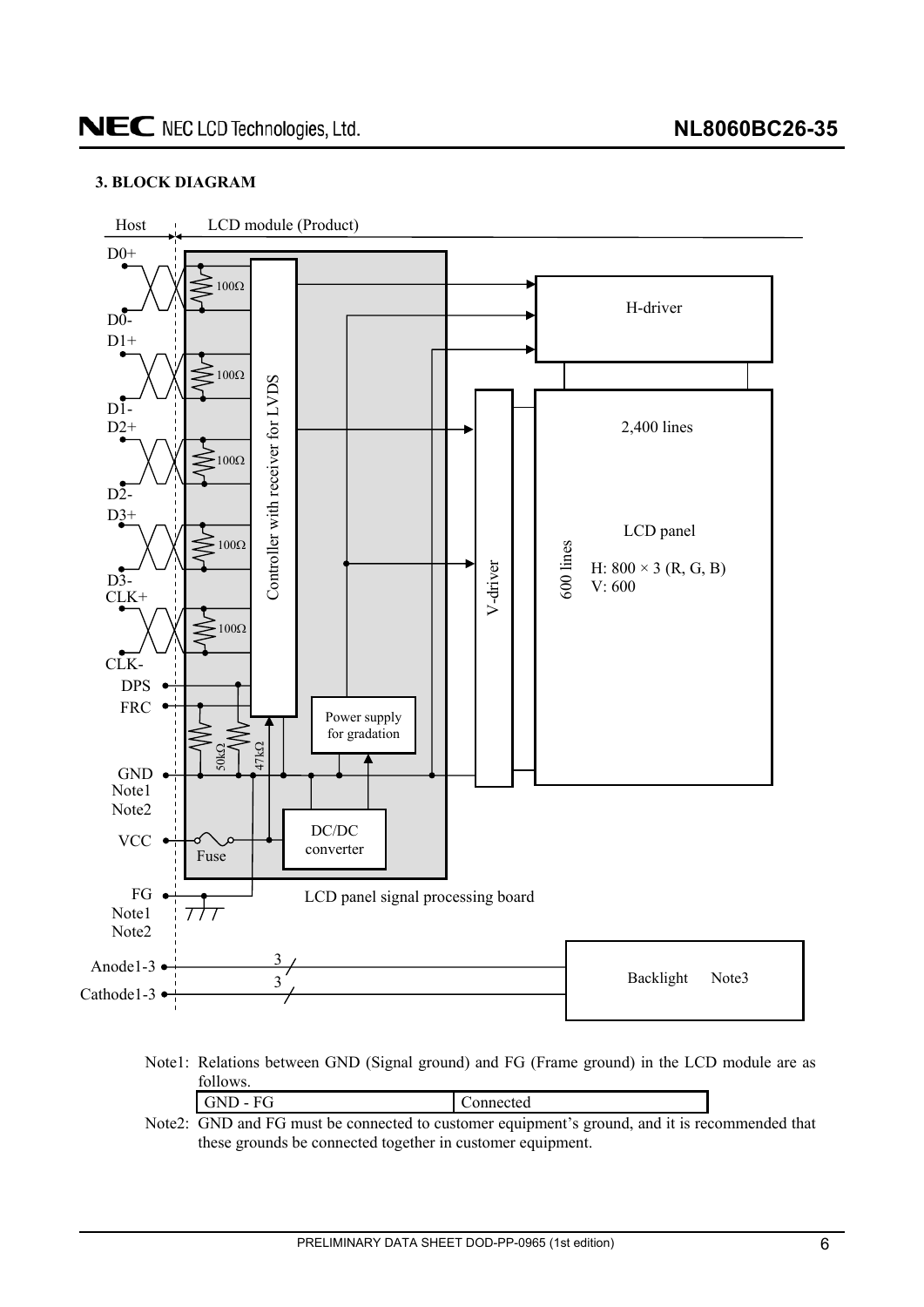Note3: Backlight in detail



PRELIMINARY DATA SHEET DOD-PP-0965 (1st edition) 7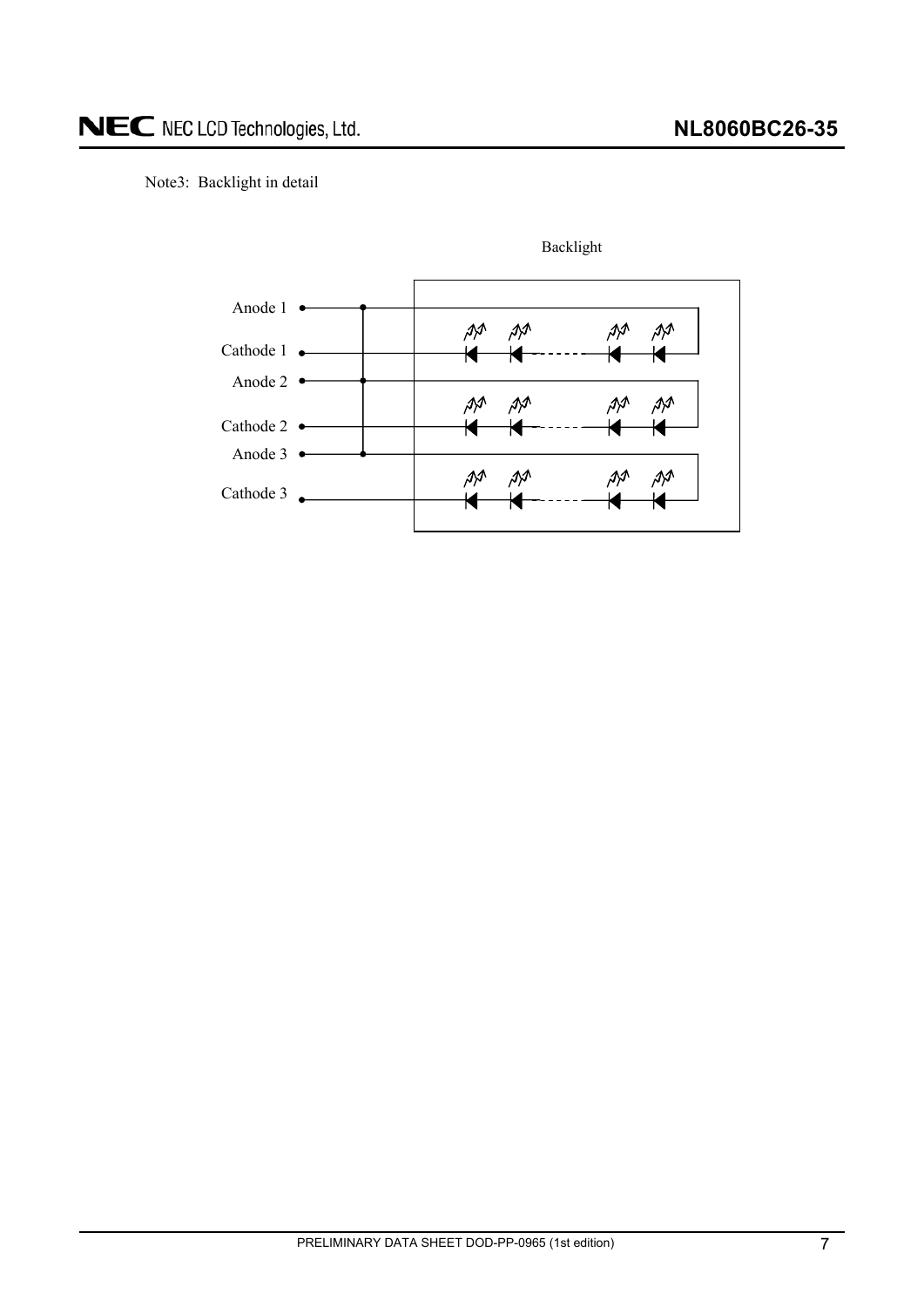# <span id="page-7-0"></span>**4. DETAILED SPECIFICATIONS**

# 4.1 MECHANICAL SPECIFICATIONS

| Parameter    | Specification                                                                |       |    |  |
|--------------|------------------------------------------------------------------------------|-------|----|--|
| Module size  | $243.0 \pm 0.5$ (W) $\times$ 185.1 $\pm$ 0.5 (H) $\times$ 10.5 $\pm$ 0.5 (D) | Note1 | mm |  |
| Display area | $211.2$ (H) $\times$ 158.4 (V)                                               | Note1 | mm |  |
| Weight       | $(475)$ (typ.), TBD (max.)                                                   |       | g  |  |

Note1: See "**8. OUTLINE DRAWINGS**".

# 4.2 ABSOLUTE MAXIMUM RATINGS

|                                        | Parameter                              | Symbol       | Rating                         | Unit                 | Remarks         |                                                                |
|----------------------------------------|----------------------------------------|--------------|--------------------------------|----------------------|-----------------|----------------------------------------------------------------|
| Power supply<br>voltage                | LCD panel signal processing board      |              | <b>VCC</b>                     | $-0.3$ to $+4.0$     | V               |                                                                |
| Input voltage                          | Display signals<br>Note1               |              | <b>VD</b>                      | $-0.3$ to VCC $+0.3$ | V               |                                                                |
| for signals                            | Function signals<br>Note2              |              | <b>VF</b>                      |                      |                 |                                                                |
| Backlight                              | Power dissipation                      |              | <b>PD</b>                      | <b>TBD</b>           | W               | per one circuit                                                |
|                                        | Forward current                        |              | IL                             | <b>TBD</b>           | mA              | per one circuit                                                |
| Storage temperature                    |                                        |              | <b>Tst</b>                     | $-30$ to $+80$       | $\rm ^{\circ}C$ |                                                                |
| Front surface<br>Operating temperature |                                        |              | TopF                           | $-30$ to $+80$       | $\circ$ C       | Note3                                                          |
|                                        |                                        | Rear surface | TopR                           | $-30$ to $+80$       | $\rm ^{\circ}C$ | Note4                                                          |
|                                        |                                        |              |                                | $\leq$ 95            | $\frac{0}{0}$   | $Ta \leq 40^{\circ}C$                                          |
|                                        |                                        |              |                                | $\leq 85$            | $\frac{0}{0}$   | $40^{\circ}$ C <ta<math>\leq 50^{\circ}C</ta<math>             |
|                                        | Relative humidity<br>Note <sub>5</sub> |              |                                | $\leq$ 55            | $\frac{0}{0}$   | $50^{\circ}$ C $\leq$ Ta $\leq$ 60 $^{\circ}$ C                |
|                                        |                                        |              |                                | $\leq 36$            | $\frac{0}{0}$   | $60^{\circ}$ C <ta<math>\leq70<math>^{\circ}</math>C</ta<math> |
|                                        |                                        |              |                                | $\leq 24$            | $\frac{0}{0}$   | $70^{\circ}$ C < Ta $\leq 80^{\circ}$ C                        |
|                                        | Absolute humidity<br>Note <sub>5</sub> | AH           | $\leq 70$<br>Note <sub>6</sub> | $g/m^3$              |                 |                                                                |

Note1: D0+/-, D1+/-, D2+/-, D3+/- and CLK+/-

Note2: DPS and FRC

Note3: Measured at LCD panel surface (including self-heat)

Note4: Measured at LCD module's rear shield surface (including self-heat)

Note5: No condensation

Note6: Water amount at Ta= 80°C and RH= 24%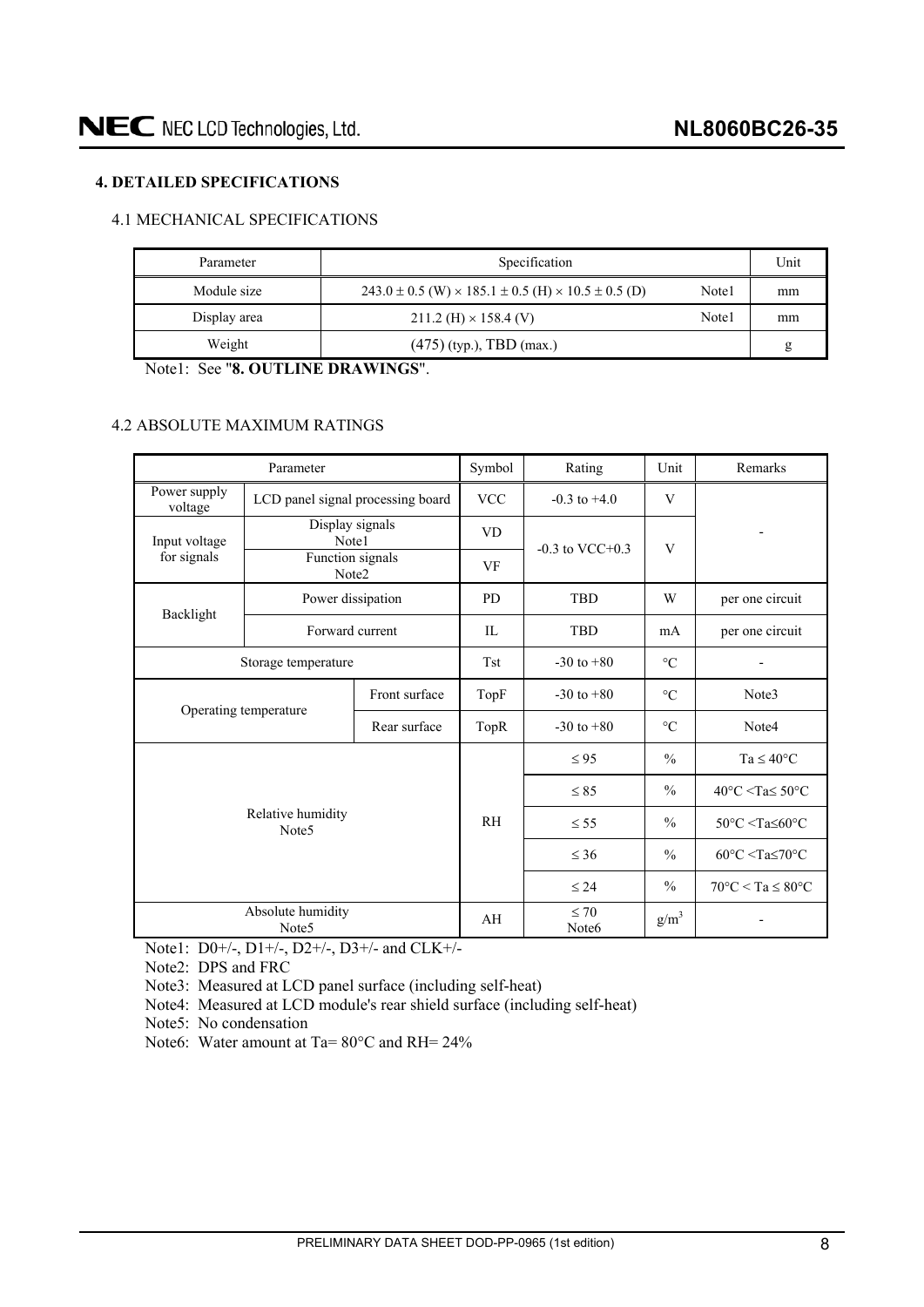$(T - 250C)$ 

# <span id="page-8-0"></span>4.3 ELECTRICAL CHARACTERISTICS

## 4.3.1 LCD panel signal processing board

|                            |      |            |                          |                          |                          |          | $(1a=25^{\circ}C)$       |  |
|----------------------------|------|------------|--------------------------|--------------------------|--------------------------|----------|--------------------------|--|
| Parameter                  |      | Symbol     | min.                     | typ.                     | max.                     | Unit     | Remarks                  |  |
| Power supply voltage       |      | <b>VCC</b> | 3.0                      | 3.3                      | 3.6                      | V        |                          |  |
| Power supply current       |      | ICC        | $\overline{\phantom{a}}$ | 400<br>Note1             | 660<br>Note2             | mA       | at VCC= $3.3V$           |  |
| Permissible ripple voltage |      | <b>VRP</b> | $\overline{\phantom{a}}$ | -                        | 100                      | $mVp-p$  | for VCC                  |  |
| Differential input         | High | <b>VTH</b> | -                        | ٠                        | $+100$                   | mV       | at $VCM = 1.2V$<br>Note3 |  |
| threshold voltage          | Low  | <b>VTL</b> | $-100$                   | $\overline{\phantom{m}}$ | $\overline{\phantom{a}}$ | mV       |                          |  |
| Terminating resistance     |      | <b>RT</b>  | $\overline{\phantom{a}}$ | 100                      | $\overline{\phantom{a}}$ | $\Omega$ |                          |  |
| Input voltage for          | High | <b>VFH</b> | $0.7$ VCC                | $\overline{a}$           | <b>VCC</b>               | V        | CMOS level               |  |
| DPS and FRC signals        | Low  | <b>VFL</b> | $\mathbf{0}$             | $\overline{\phantom{a}}$ | $0.3$ VCC                | V        |                          |  |
| Input current for FRC      | High | IFH        | $\overline{\phantom{a}}$ | $\overline{\phantom{a}}$ | 300                      | μA       |                          |  |
| signal                     | Low  | <b>IFL</b> | $-300$                   | $\overline{\phantom{a}}$ | $\overline{\phantom{a}}$ | μA       |                          |  |

Note1: Checkered flag pattern [by EIAJ ED-2522]

Note2: Pattern for maximum current

Note3: Common mode voltage for LVDS receiver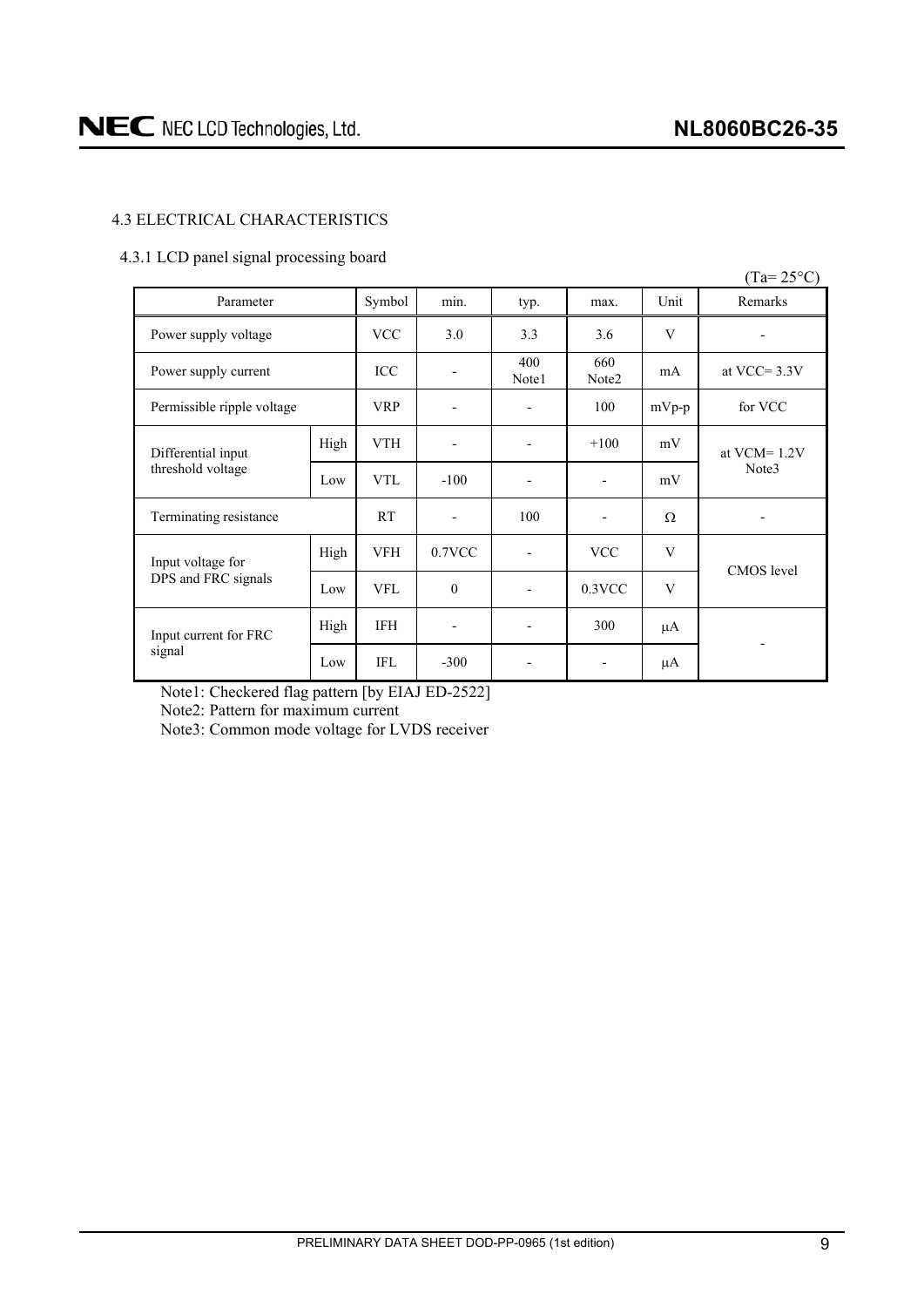$(T_{\alpha}=250C, \text{N}_{\alpha}t_{\alpha}1, \text{N}_{\alpha}t_{\alpha}2)$ 

### 4.3.2 Backlight lamp

| $1d - 23$ C, NOICI, NOICZ) |        |      |                          |      |      |                                                       |
|----------------------------|--------|------|--------------------------|------|------|-------------------------------------------------------|
| Parameter                  | Symbol | min. | typ.                     | max. | Unit | Remarks                                               |
| Forward current            | IL     |      | 50.0                     | 55.0 | mA   |                                                       |
|                            |        | 15.9 | 18.0                     | 20.4 |      | $Ta = +25^{\circ}C$<br>at IL= $50mA$<br>/One circuit  |
| Forward Voltage            | VL     | 14.2 | $\blacksquare$           |      | V    | $Ta=+80^{\circ}C$<br>at IL= $50mA$<br>/One circuit    |
|                            |        |      | $\overline{\phantom{0}}$ | 22.4 |      | Ta= $-30^{\circ}$ C<br>at $IL = 50mA$<br>/One circuit |
|                            |        |      | $\overline{\phantom{0}}$ | 22.6 |      | Ta= $-30^{\circ}$ C<br>at IL= $55mA$<br>/One circuit  |

Note1: Please drive with constant current.

Note2: The Luminance uniformity may be changed depending on the current variation between 3 circuits. It is recommended that the current value difference among the circuits be less than 5%.

#### 4.3.3 Power supply voltage ripple

This product works if the ripple voltage levels are over the permissible values as the following table, but there might be noise on the display image.

|     | Power supply voltage | Note1<br>Ripple voltage<br>(Measure at input terminal of power supply) | Jnit    |
|-----|----------------------|------------------------------------------------------------------------|---------|
| VCC | 3V                   | $\leq 100$                                                             | $mVp-p$ |

Note1: The permissible ripple voltage includes spike noise.

# 4.3.4 Fuse

| Parameter  |                   | Fuse              | Rating | Fusing current | Remarks |
|------------|-------------------|-------------------|--------|----------------|---------|
|            | Type              | Supplier          |        |                |         |
| <b>VCC</b> | <b>FCC16162AB</b> | <b>KAMAYA</b>     | 1.6A   | 3.2A           | Note1   |
|            |                   | ELECTRIC Co., Ltd | 32V    |                |         |

Note1: The power supply's rated current must be more than the fusing current. If it is less than the fusing current, the fuse may not blow in a short time, and then nasty smell, smoke and so on may occur.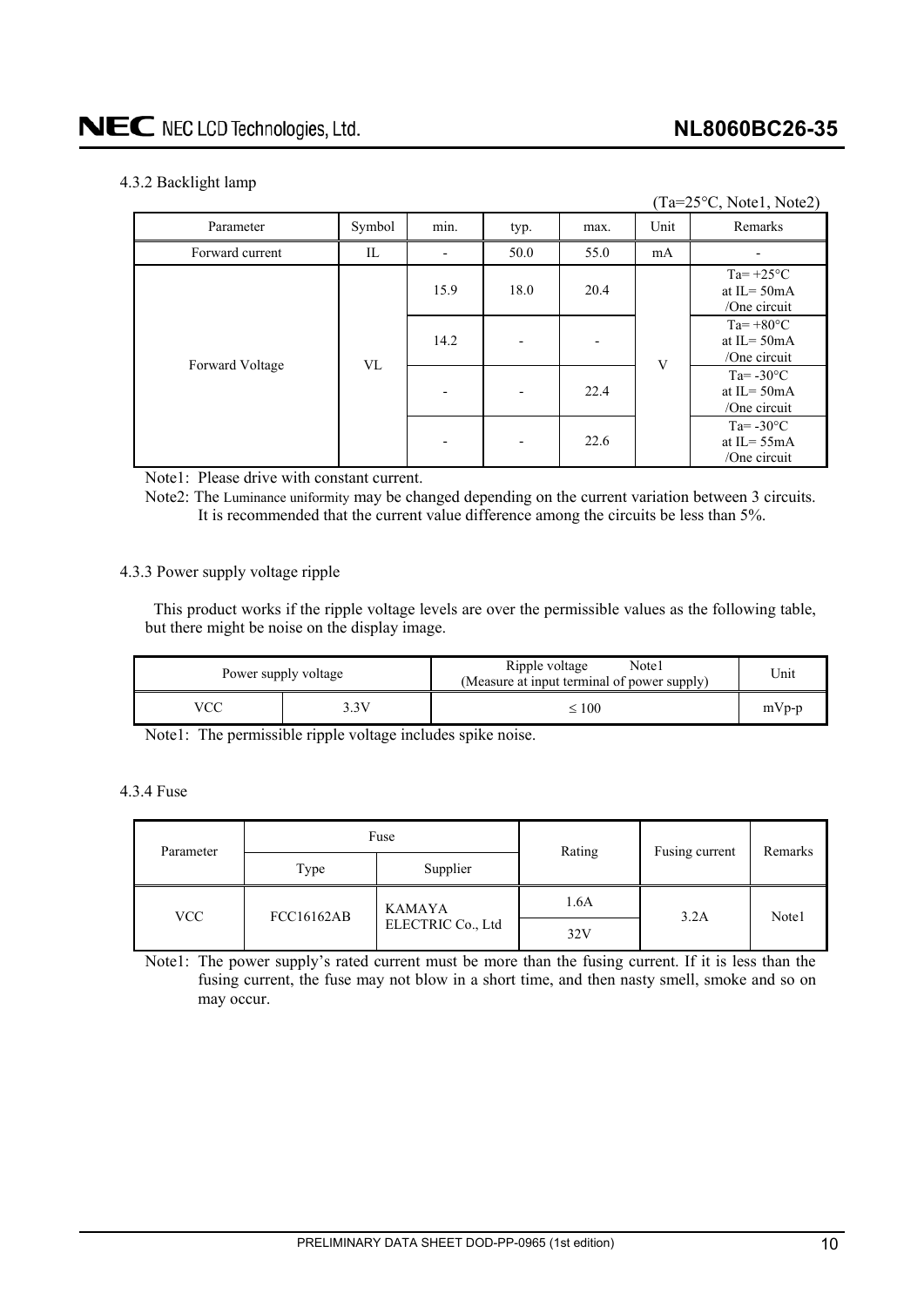### <span id="page-10-0"></span>4.4 POWER SUPPLY VOLTAGE SEQUENCE

4.4.1 LCD panel signal processing board



- $*$  These signals should be measured at the terminal of  $100\Omega$  resistance.
- Note1: If there is a voltage variation (voltage drop) at the rising edge of VCC below 3.0V, there is a possibility that a product does not work due to a protection circuit.
- Note2: Display signals (D0+/-, D1+/-, D2+/-, D3+/- and CLK+/-) and function signals (DPS and FRC) must be set to Low or High-impedance, except the VALID period (See above sequence diagram), in order to avoid the circuitry damage . If some of display and function signals of this product are cut while this product is working,

even if the signal input to it once again, it might not work normally. If a customer stops the display and function signals, VCC also must be shut down.

4.4.2 LED Driver board (Option)



- Note1: These are the display and function signals for LCD panel signal processing board.
- Note2: The backlight should be turned on within the valid period of display and function signals, in order to avoid unstable data display.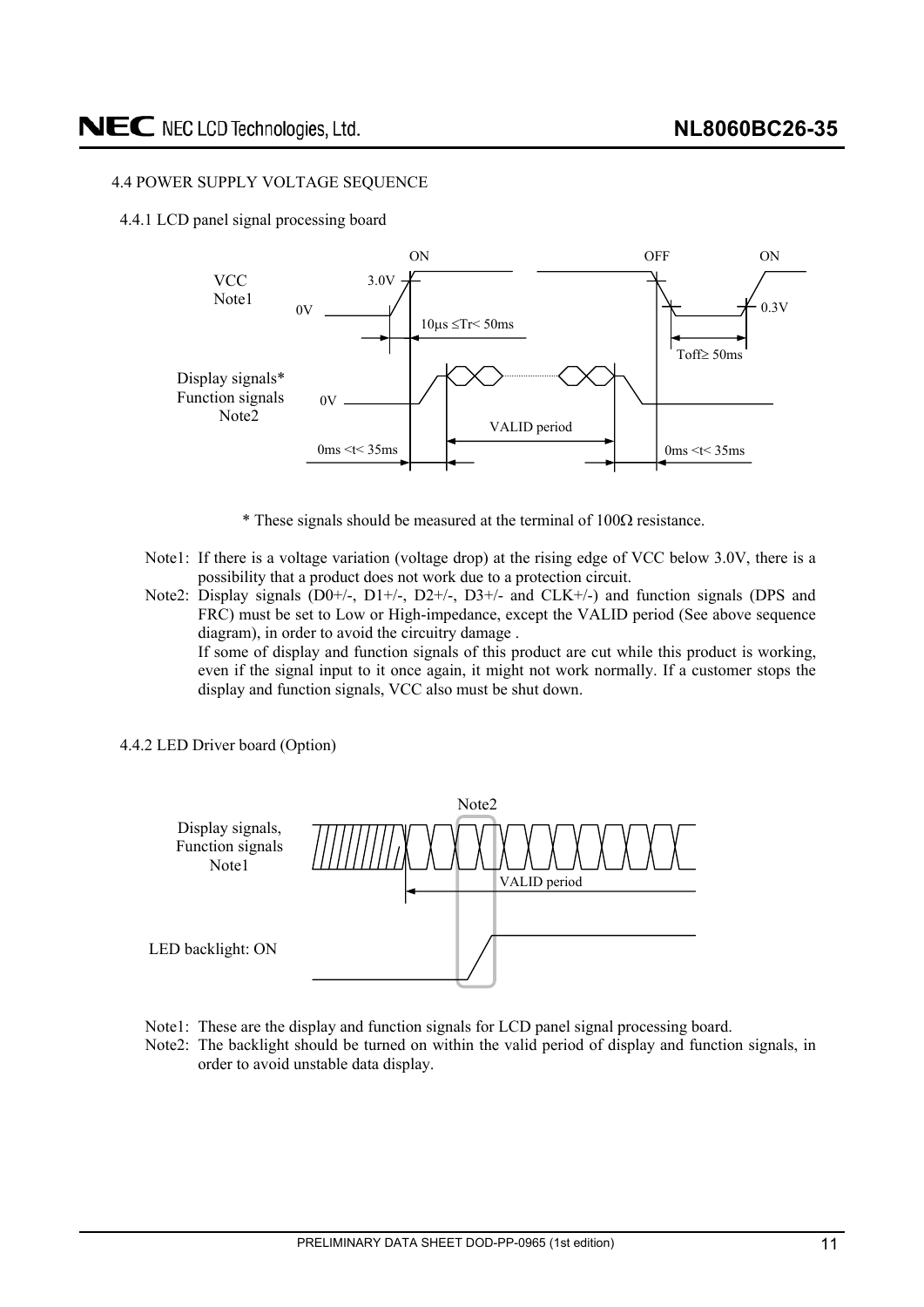# <span id="page-11-0"></span>4.5 CONNECTIONS AND FUNCTIONS FOR INTERFACE PINS

#### 4.5.1 LCD panel signal processing board

#### CN1 socket (LCD module side): FI-SE20P-HFE (Japan Aviation Electronics Industry Limited (JAE)) Adaptable plug: FI-S20S (Japan Aviation Electronics Industry Limited (JAE))

| Symbol<br>Pin No.<br>Signal |                |                           | Remarks                              |                                                                       |  |  |
|-----------------------------|----------------|---------------------------|--------------------------------------|-----------------------------------------------------------------------|--|--|
| $\,1\,$                     | $\mathbf{A}$   | $D3+$                     | Pixel data                           | Note1, Note2                                                          |  |  |
|                             | $\, {\bf B}$   | $\operatorname{GND}$      | Ground                               | Note3                                                                 |  |  |
| $\overline{2}$              | A              | $D3-$                     | Pixel data                           | Note1, Note2                                                          |  |  |
|                             | $\, {\bf B}$   | <b>GND</b>                | Ground                               | Note3                                                                 |  |  |
|                             | $\mathfrak{Z}$ | <b>DPS</b>                | Selection of scan direction          | High:<br>Reverse scan<br>Low or Open:<br>Normal scan<br>Note4         |  |  |
|                             | $\overline{4}$ | ${\rm FRC}$               | Selection of the number of<br>colors | High:<br>16,777,216 colors<br>Low or Open:<br>262,144 colors<br>Note1 |  |  |
|                             | 5              | <b>GND</b>                | Ground                               | Note3                                                                 |  |  |
|                             | 6              | $CLK+$                    | Pixel clock                          |                                                                       |  |  |
| $\tau$<br>CLK-              |                |                           |                                      | Note2                                                                 |  |  |
|                             | $8\,$          | $\operatorname{GND}$      | Ground                               | Note3                                                                 |  |  |
|                             | 9              | $D2+$                     | Pixel data                           | Note2                                                                 |  |  |
| $10\,$<br>$D2-$             |                |                           |                                      |                                                                       |  |  |
|                             | 11             | <b>GND</b>                | Ground                               | Note3                                                                 |  |  |
|                             | 12             | $D1+$                     | Pixel data                           | Note2                                                                 |  |  |
|                             | 13             | $D1-$                     |                                      |                                                                       |  |  |
|                             | 14             | <b>GND</b>                | Ground                               | Note3                                                                 |  |  |
|                             | $D0+$<br>15    |                           | Pixel data                           | Note2                                                                 |  |  |
| 16<br>$D0-$                 |                |                           |                                      |                                                                       |  |  |
| 17                          |                | $\operatorname{GND}$      | Ground                               |                                                                       |  |  |
| 18                          |                | $\operatorname{GND}$      |                                      | Note3                                                                 |  |  |
|                             | 19             | $\ensuremath{\text{VCC}}$ |                                      |                                                                       |  |  |
| $20\,$                      |                | <b>VCC</b>                | Power supply                         | Note3                                                                 |  |  |

Note1: See "**4.6 DISPLAY COLORS AND INPUT DATA SIGNALS**".

Note2: Twist pair wires with  $100\Omega$  (Characteristic impedance) should be used between LCD panel signal processing board and LVDS transmitter.

Note3: All GND and VCC terminals should be used without any non-connected lines.

Note4: See "**4.8 SCANNING DIRECTIONS**".

Note5: See "**4.5.4 Connection between receiver and transmitter for LVDS**".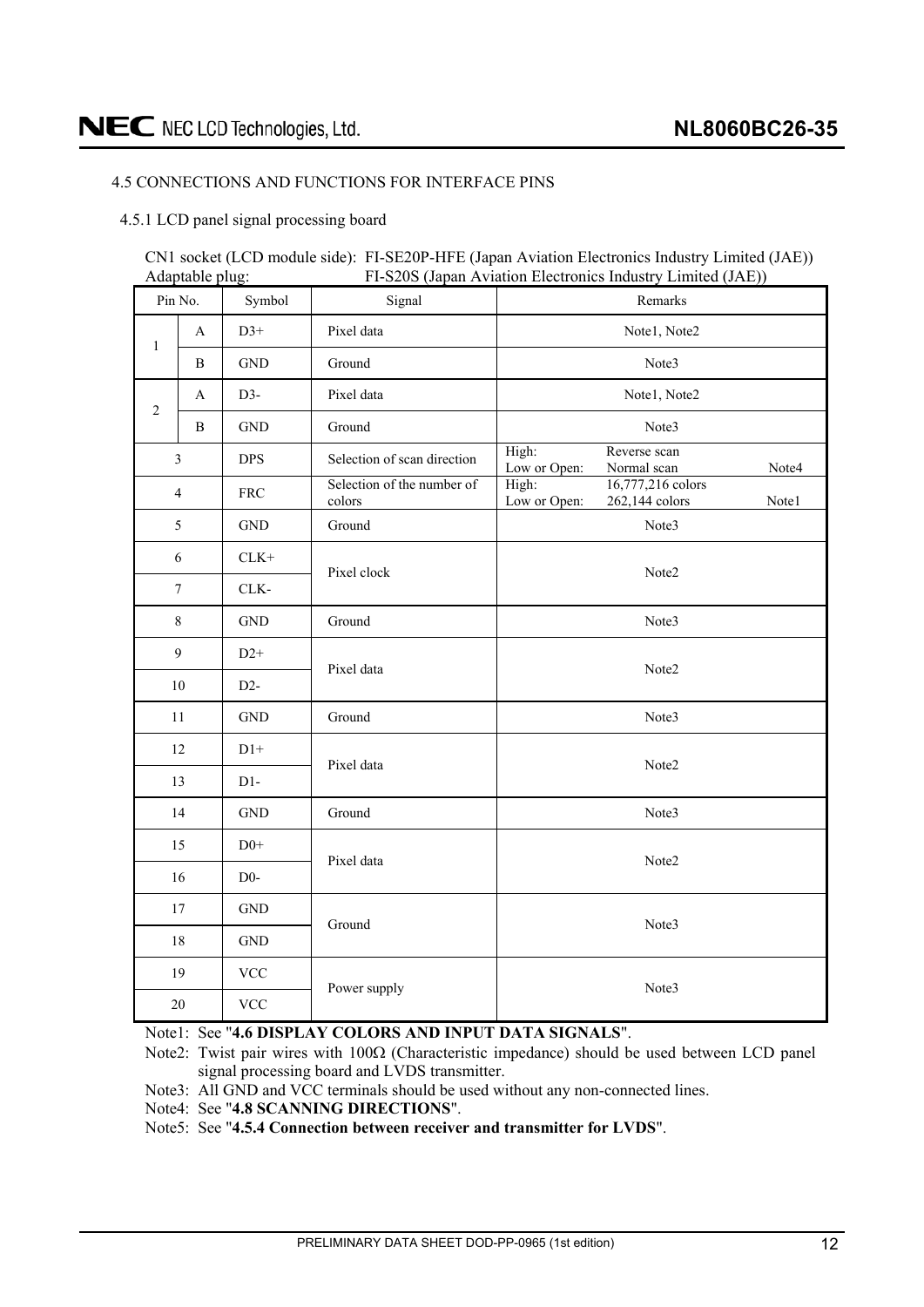# <span id="page-12-0"></span>NEC NEC LCD Technologies, Ltd.

# 4.5.2 Backlight lamp

| Adaptable socket: | CN2 plug (LCD module side): | SM08B-SRSS-TB (J.S.T. Mfg. Co., Ltd.)<br>SHR-08V-S (J.S.T. Mfg. Co., Ltd.) |                     |
|-------------------|-----------------------------|----------------------------------------------------------------------------|---------------------|
| Pin No.           | Symbol                      | Signal                                                                     | Remarks             |
|                   | A1                          | Anode1                                                                     |                     |
| C                 | K1                          | Cathode1                                                                   |                     |
|                   | A2                          | Anode <sub>2</sub>                                                         |                     |
| 4                 | K <sub>2</sub>              | Cathode2                                                                   |                     |
|                   | A <sub>3</sub>              | Anode3                                                                     |                     |
| 6                 | K3                          | Cathode3                                                                   |                     |
|                   | N.C.                        |                                                                            | Keep this pin Open. |
|                   | N.C.                        |                                                                            | Keep this pin Open. |

4.5.3 Positions of plug and socket

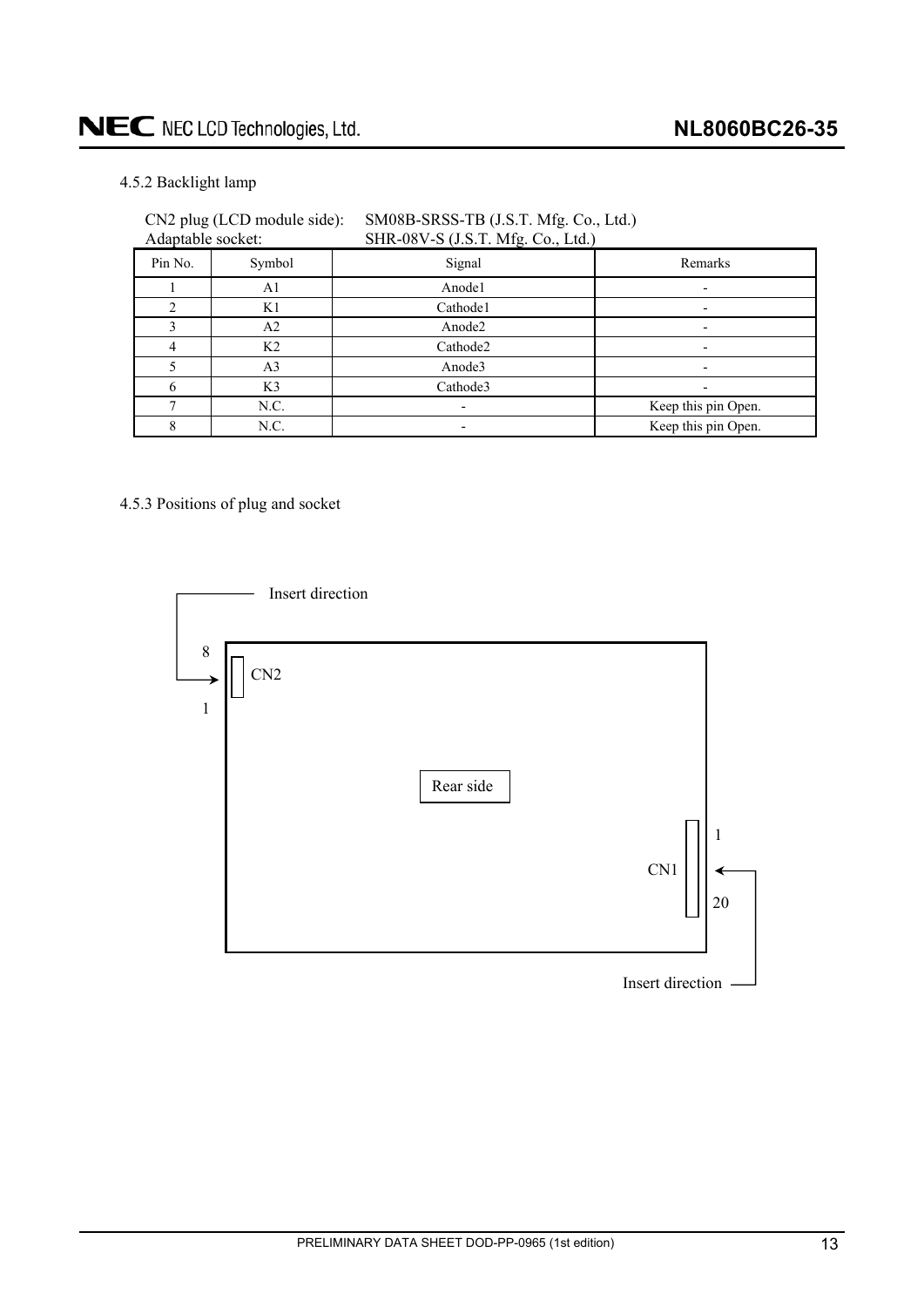# <span id="page-13-0"></span>NEC NEC LCD Technologies, Ltd.

# 4.5.4 Connection between receiver and transmitter for LVDS

(1) Input data signal: 8bit



Note1: Recommended transmitter THC63LVDM83R (THine Electronics Inc.) or equivalent

Note2: LSB (Least Significant Bit) - R0, G0, B0 MSB (Most Significant Bit) - R7, G7, B7

- Note3: Twist pair wires with  $100\Omega$  (Characteristic impedance) should be used between LCD panel signal processing board and LVDS transmitter.
- Note4: Input signals to TC4, TC5 and TD6 are not used inside the product, but do not keep TC4,TC5 and TD6 open to avoid noise problem.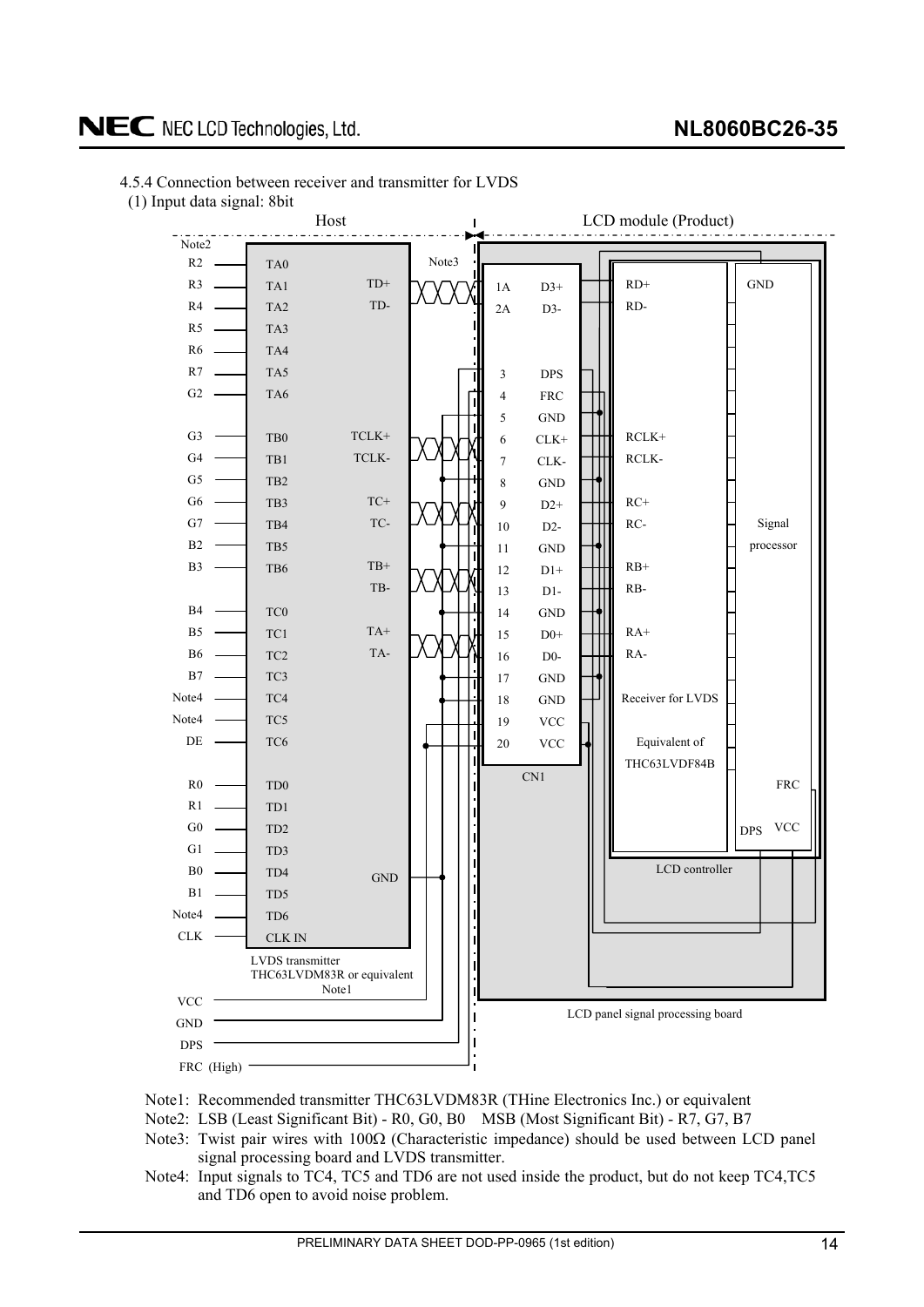### (2) Input data signal: 6bit



- Note1: Recommended transmitter THC63LVDM83R (THine Electronics Inc.) or equivalent
- Note2: LSB (Least Significant Bit) R0, G0, B0 MSB (Most Significant Bit) R5, G5, B5
- Note3: Twist pair wires with  $100\Omega$  (Characteristic impedance) should be used between LCD panel signal processing board and LVDS transmitter.
- Note4: Input signals to TC4 and TC5 are not used inside the product, but do not keep TC4 and TC5 open to avoid noise problem.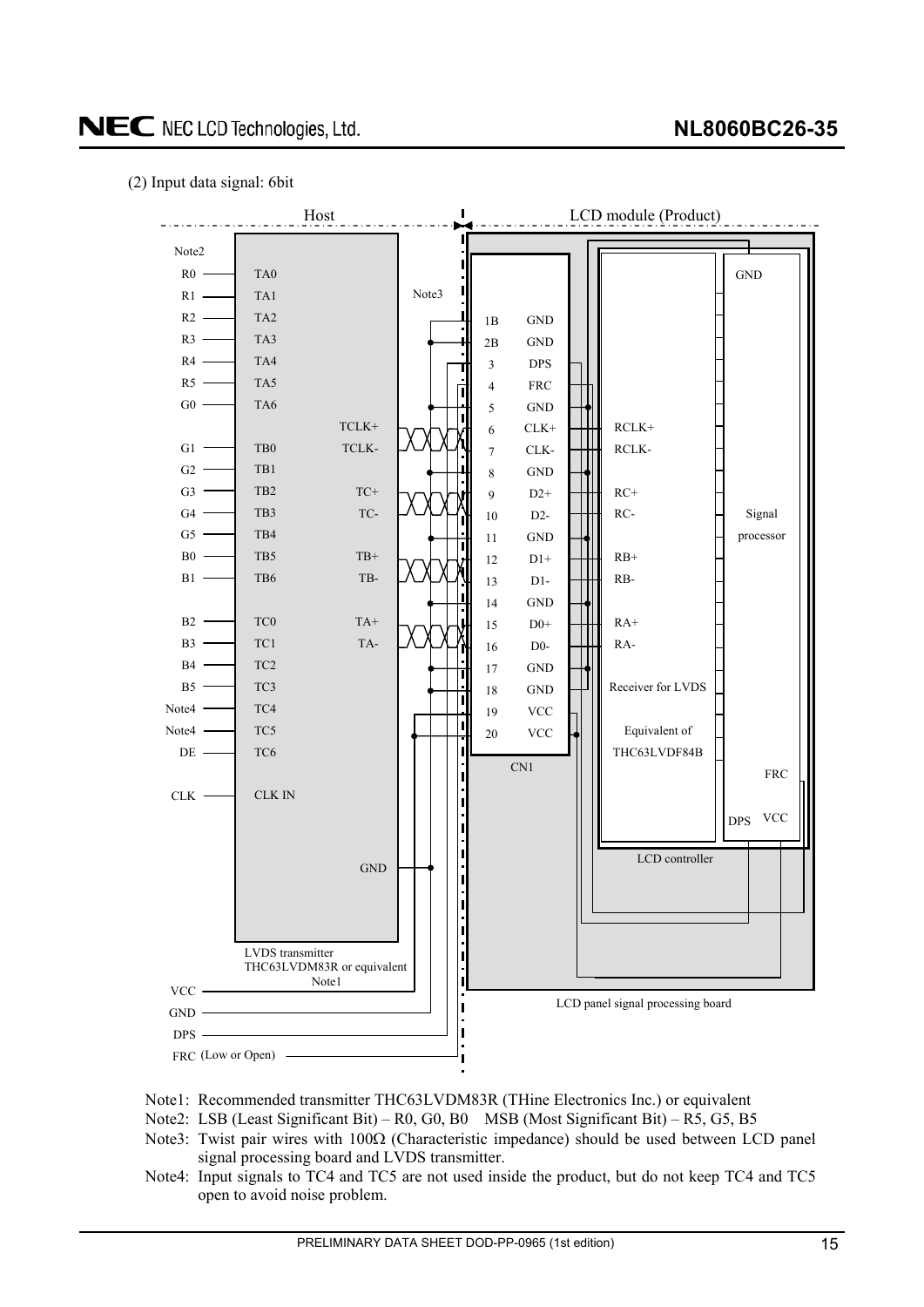# <span id="page-15-0"></span>4.6 DISPLAY COLORS AND INPUT DATA SIGNALS

4.6.1 Combinations of input data signals and FRC signal

This product can display 16,777,216 colors equivalent with 256 gray scales and 262,144 colors with 64 gray scales by combination of input data signals and FRC signal. See the following table.

| Combination   | Input data signals | $CN1-Pin No.1$ and 2 | FRC terminal | Display colors | Remarks |
|---------------|--------------------|----------------------|--------------|----------------|---------|
| ①             | 8-bit              | $D3+/-$              | High         | 16,777,216     | Note1   |
| $\circled{2}$ | 6-bit              | GND                  | Low or Open  | 262,144        | Note2   |

Note1: See "**4.6.2 16,777,216 colors**".

Note2: See "**4.6.3 262,144 colors**".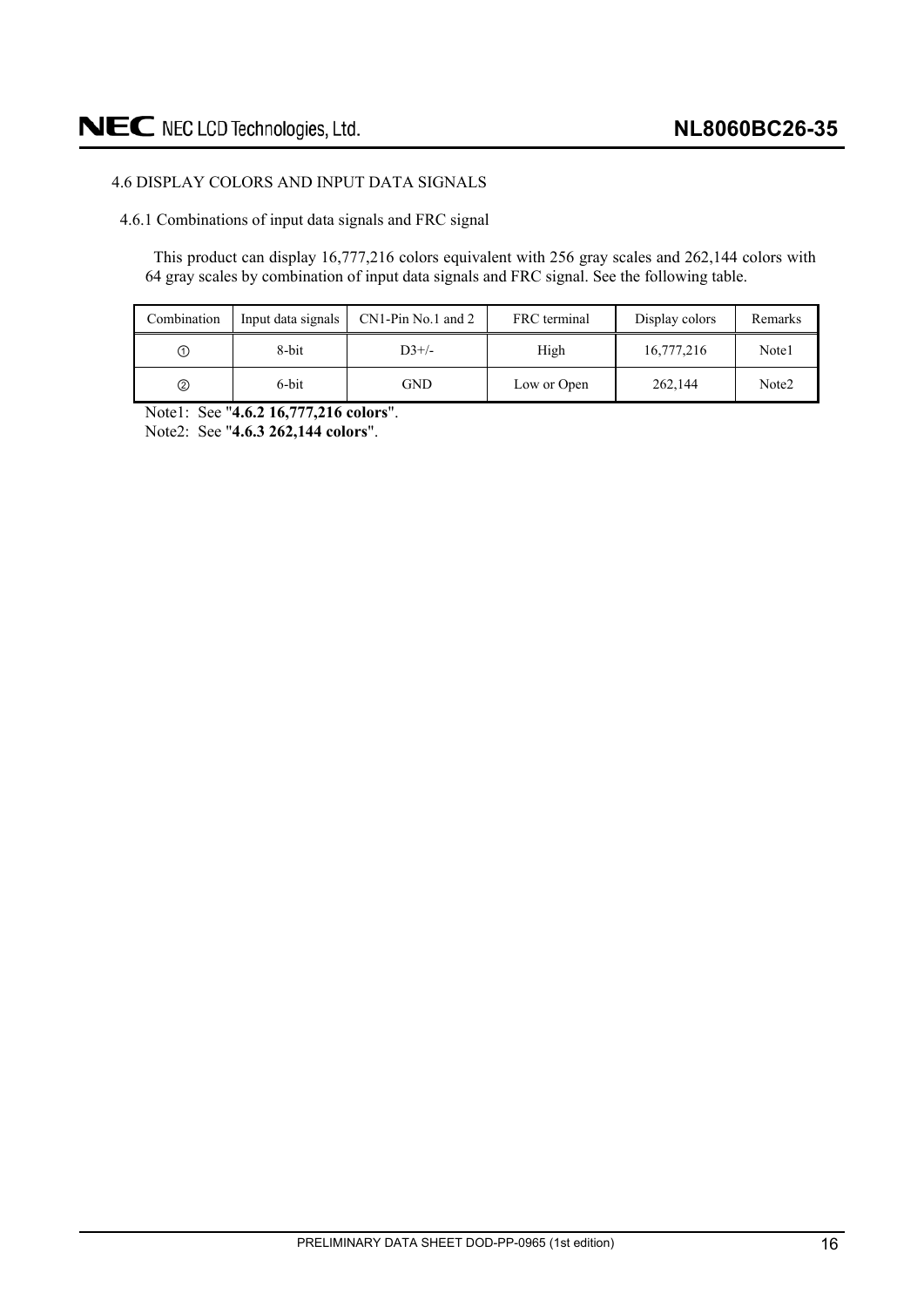# <span id="page-16-0"></span>4.6.2 16,777,216 colors

This product can display 16,777,216 colors equivalent with 256 gray scales by combination  $\Omega$ . (See "**4.6.1 Combinations of input data signals and FRC signal**".) Also the relation between display colors and input data signals is as follows.

| Display colors      |              |                  |                  |                  |                  |                  |                  |                  |                  |                  |                  |                  |                  |                      |                  |                  |                  | Data signal (0: Low level, 1: High level) |                  |                  |                  |                  |                  |                  |                  |
|---------------------|--------------|------------------|------------------|------------------|------------------|------------------|------------------|------------------|------------------|------------------|------------------|------------------|------------------|----------------------|------------------|------------------|------------------|-------------------------------------------|------------------|------------------|------------------|------------------|------------------|------------------|------------------|
|                     |              | R7               |                  | <b>R6 R5</b>     |                  |                  |                  | R4 R3 R2 R1 R0   |                  | G7               |                  |                  |                  | G6 G5 G4 G3 G2 G1 G0 |                  |                  |                  | B7                                        |                  | <b>B6 B5</b>     |                  | <b>B4 B3</b>     |                  | <b>B2 B1 B0</b>  |                  |
|                     | <b>Black</b> | $\mathbf{0}$     | $\mathbf{0}$     | $\overline{0}$   | $\mathbf{0}$     | $\overline{0}$   | $\overline{0}$   | $\mathbf{0}$     | $\mathbf{0}$     | $\overline{0}$   | $\mathbf{0}$     | $\mathbf{0}$     | $\mathbf{0}$     | $\mathbf{0}$         | $\mathbf{0}$     | $\mathbf{0}$     | $\theta$         | $\mathbf{0}$                              | $\boldsymbol{0}$ | $\boldsymbol{0}$ | $\mathbf{0}$     | $\boldsymbol{0}$ | $\boldsymbol{0}$ | $\boldsymbol{0}$ | $\boldsymbol{0}$ |
|                     | Blue         | $\boldsymbol{0}$ | $\boldsymbol{0}$ | $\boldsymbol{0}$ | $\boldsymbol{0}$ | $\boldsymbol{0}$ | $\boldsymbol{0}$ | $\mathbf{0}$     | 0                | 0                | $\boldsymbol{0}$ | $\boldsymbol{0}$ | 0                | $\boldsymbol{0}$     | $\boldsymbol{0}$ | $\mathbf{0}$     | $\boldsymbol{0}$ | 1                                         | 1                | 1                | 1                | 1                | 1                | 1                | 1                |
| <b>Basic Colors</b> | Red          | 1                | 1                |                  | 1                |                  |                  | 1                | 1                | 0                | $\boldsymbol{0}$ | $\boldsymbol{0}$ | 0                | 0                    | $\boldsymbol{0}$ | $\boldsymbol{0}$ | $\theta$         | $\mathbf{0}$                              | 0                | $\boldsymbol{0}$ | 0                | 0                | 0                | $\boldsymbol{0}$ | 0                |
|                     | Magenta      | 1                | 1                | 1                | 1                |                  | 1                | 1                | 1                | 0                | $\mathbf{0}$     | $\overline{0}$   | $\overline{0}$   | $\mathbf{0}$         | $\overline{0}$   | $\mathbf{0}$     | $\boldsymbol{0}$ | 1                                         | 1                | 1                | 1                | 1                | 1                | 1                | 1                |
|                     | Green        | 0                | 0                | 0                | $\boldsymbol{0}$ | 0                | $\overline{0}$   | $\boldsymbol{0}$ | $\boldsymbol{0}$ | 1                |                  | 1                | 1                |                      | 1                | 1                | 1                | 0                                         | $\boldsymbol{0}$ | 0                | 0                | 0                | 0                | $\boldsymbol{0}$ | 0                |
|                     | Cyan         | $\boldsymbol{0}$ | 0                | $\boldsymbol{0}$ | $\boldsymbol{0}$ | 0                | 0                | $\boldsymbol{0}$ | $\boldsymbol{0}$ | 1                |                  |                  |                  |                      |                  | 1                | 1                | 1                                         |                  | 1                |                  |                  | 1                | 1                | 1                |
|                     | Yellow       | 1                | 1                | 1                | 1                | 1                | 1                | 1                | 1                | 1                |                  | 1                |                  |                      |                  | 1                | 1                | $\mathbf{0}$                              | 0                | $\boldsymbol{0}$ | 0                | 0                | $\boldsymbol{0}$ | $\boldsymbol{0}$ | 0                |
|                     | White        | 1                | 1                | 1                | 1                |                  | 1                | 1                | 1                | 1                | 1                | 1                | 1                | 1                    | 1                | 1                | 1                | 1                                         | 1                | 1                | 1                | 1                | 1                | 1                | 1                |
|                     | <b>Black</b> | $\theta$         | $\mathbf{0}$     | $\mathbf{0}$     | $\mathbf{0}$     | $\overline{0}$   | $\overline{0}$   | $\mathbf{0}$     | $\overline{0}$   | $\mathbf{0}$     | $\mathbf{0}$     | $\mathbf{0}$     | $\overline{0}$   | $\mathbf{0}$         | $\mathbf{0}$     | $\mathbf{0}$     | $\mathbf{0}$     | $\mathbf{0}$                              | $\mathbf{0}$     | $\mathbf{0}$     | $\mathbf{0}$     | $\mathbf{0}$     | $\mathbf{0}$     | $\mathbf{0}$     | $\boldsymbol{0}$ |
|                     |              | $\mathbf{0}$     | 0                | 0                | $\mathbf{0}$     | $\boldsymbol{0}$ | 0                | $\boldsymbol{0}$ | 1                | 0                | $\boldsymbol{0}$ | $\boldsymbol{0}$ | $\boldsymbol{0}$ | $\boldsymbol{0}$     | $\boldsymbol{0}$ | $\boldsymbol{0}$ | $\boldsymbol{0}$ | 0                                         | $\boldsymbol{0}$ | $\boldsymbol{0}$ | $\mathbf{0}$     | 0                | $\boldsymbol{0}$ | $\boldsymbol{0}$ | $\boldsymbol{0}$ |
|                     | dark         | $\theta$         | $\overline{0}$   | $\overline{0}$   | $\boldsymbol{0}$ | $\mathbf{0}$     | 0                | 1                | $\mathbf{0}$     | 0                | $\mathbf{0}$     | $\overline{0}$   | 0                | $\mathbf{0}$         | $\overline{0}$   | $\overline{0}$   | $\theta$         | 0                                         | 0                | $\mathbf{0}$     | $\theta$         | $\mathbf{0}$     | $\mathbf{0}$     | $\mathbf{0}$     | $\mathbf{0}$     |
|                     | ↑            |                  |                  |                  |                  |                  |                  |                  |                  |                  |                  |                  |                  |                      |                  |                  |                  |                                           |                  |                  |                  |                  |                  |                  |                  |
|                     | ↓            |                  |                  |                  |                  |                  |                  |                  |                  |                  |                  |                  |                  |                      |                  |                  |                  |                                           |                  |                  |                  |                  |                  |                  |                  |
| Red gray scale      | bright       | 1                |                  |                  |                  |                  |                  | 0                | 1                | 0                | $\boldsymbol{0}$ | 0                | 0                | 0                    | $\boldsymbol{0}$ | $\boldsymbol{0}$ | $\boldsymbol{0}$ | 0                                         | 0                | 0                | 0                | 0                | $\boldsymbol{0}$ | 0                | $\boldsymbol{0}$ |
|                     |              | 1                | 1                |                  |                  |                  | 1                | 1                | $\overline{0}$   | 0                | $\theta$         | $\theta$         | $\overline{0}$   | $\boldsymbol{0}$     | $\mathbf{0}$     | $\boldsymbol{0}$ | $\theta$         | 0                                         | $\boldsymbol{0}$ | $\mathbf{0}$     | $\overline{0}$   | $\boldsymbol{0}$ | $\mathbf{0}$     | $\mathbf{0}$     | $\mathbf{0}$     |
|                     | Red          | 1                | 1                | 1                | 1                | 1                | 1                | $\mathbf{1}$     | 1                | 0                | $\boldsymbol{0}$ | $\boldsymbol{0}$ | $\boldsymbol{0}$ | $\boldsymbol{0}$     | $\boldsymbol{0}$ | $\boldsymbol{0}$ | $\boldsymbol{0}$ | 0                                         | 0                | $\boldsymbol{0}$ | $\boldsymbol{0}$ | 0                | $\boldsymbol{0}$ | $\boldsymbol{0}$ | $\boldsymbol{0}$ |
|                     | <b>Black</b> | $\boldsymbol{0}$ | $\boldsymbol{0}$ | $\boldsymbol{0}$ | $\boldsymbol{0}$ | $\overline{0}$   | $\overline{0}$   | $\mathbf{0}$     | $\mathbf{0}$     | $\overline{0}$   | $\mathbf{0}$     | $\overline{0}$   | $\overline{0}$   | $\boldsymbol{0}$     | $\overline{0}$   | $\overline{0}$   | $\mathbf{0}$     | $\overline{0}$                            | $\overline{0}$   | $\boldsymbol{0}$ | $\overline{0}$   | $\boldsymbol{0}$ | $\boldsymbol{0}$ | $\boldsymbol{0}$ | $\boldsymbol{0}$ |
|                     |              | $\mathbf{0}$     | $\mathbf{0}$     | $\boldsymbol{0}$ | $\mathbf{0}$     | $\boldsymbol{0}$ | 0                | $\boldsymbol{0}$ | $\mathbf{0}$     | $\boldsymbol{0}$ | $\boldsymbol{0}$ | $\boldsymbol{0}$ | $\boldsymbol{0}$ | $\boldsymbol{0}$     | $\boldsymbol{0}$ | $\boldsymbol{0}$ | $\mathbf{1}$     | $\boldsymbol{0}$                          | $\boldsymbol{0}$ | $\boldsymbol{0}$ | $\mathbf{0}$     | $\boldsymbol{0}$ | $\boldsymbol{0}$ | $\boldsymbol{0}$ | $\boldsymbol{0}$ |
|                     | dark         | $\mathbf{0}$     | $\mathbf{0}$     | $\overline{0}$   | $\mathbf{0}$     | $\overline{0}$   | $\overline{0}$   | $\mathbf{0}$     | $\mathbf{0}$     | 0                | $\mathbf{0}$     | $\overline{0}$   | $\mathbf{0}$     | $\mathbf{0}$         | $\mathbf{0}$     | 1                | $\theta$         | $\mathbf{0}$                              | $\overline{0}$   | $\overline{0}$   | $\theta$         | $\overline{0}$   | $\mathbf{0}$     | $\mathbf{0}$     | $\mathbf{0}$     |
|                     | ↑            |                  |                  |                  |                  |                  |                  |                  |                  |                  |                  |                  |                  |                      |                  |                  |                  |                                           |                  |                  |                  |                  |                  |                  |                  |
| Green gray scale    | ↓            |                  |                  |                  |                  |                  |                  |                  |                  |                  |                  |                  |                  |                      |                  |                  |                  |                                           |                  |                  |                  |                  |                  |                  |                  |
|                     | bright       | $\boldsymbol{0}$ | 0                | 0                | 0                | 0                | 0                | $\boldsymbol{0}$ | $\boldsymbol{0}$ | 1                |                  |                  |                  |                      |                  | 0                | 1                | 0                                         | 0                | $\boldsymbol{0}$ | 0                | 0                | 0                | $\boldsymbol{0}$ | $\boldsymbol{0}$ |
|                     |              | $\theta$         | $\mathbf{0}$     | $\boldsymbol{0}$ | $\boldsymbol{0}$ | $\mathbf{0}$     | 0                | $\boldsymbol{0}$ | $\mathbf{0}$     | 1                | 1                | 1                |                  | 1                    | 1                | 1                | $\boldsymbol{0}$ | $\boldsymbol{0}$                          | $\overline{0}$   | $\boldsymbol{0}$ | $\mathbf{0}$     | $\mathbf{0}$     | $\mathbf{0}$     | $\boldsymbol{0}$ | $\boldsymbol{0}$ |
|                     | Green        | $\boldsymbol{0}$ | $\boldsymbol{0}$ | $\boldsymbol{0}$ | $\boldsymbol{0}$ | $\boldsymbol{0}$ | $\boldsymbol{0}$ | $\boldsymbol{0}$ | $\boldsymbol{0}$ | 1                | 1                | 1                | 1                | 1                    | 1                | 1                | 1                | $\boldsymbol{0}$                          | 0                | $\boldsymbol{0}$ | $\boldsymbol{0}$ | 0                | $\boldsymbol{0}$ | $\boldsymbol{0}$ | $\boldsymbol{0}$ |
|                     | <b>Black</b> | $\boldsymbol{0}$ | $\boldsymbol{0}$ | $\boldsymbol{0}$ | $\boldsymbol{0}$ | $\boldsymbol{0}$ | $\boldsymbol{0}$ | $\boldsymbol{0}$ | $\overline{0}$   | $\mathbf{0}$     | $\boldsymbol{0}$ | $\boldsymbol{0}$ | $\boldsymbol{0}$ | $\boldsymbol{0}$     | $\boldsymbol{0}$ | $\boldsymbol{0}$ | $\boldsymbol{0}$ | $\mathbf{0}$                              | $\boldsymbol{0}$ | $\boldsymbol{0}$ | $\overline{0}$   | $\boldsymbol{0}$ | $\boldsymbol{0}$ | $\boldsymbol{0}$ | $\mathbf{0}$     |
|                     |              | $\theta$         | $\boldsymbol{0}$ | $\boldsymbol{0}$ | $\boldsymbol{0}$ | $\boldsymbol{0}$ | 0                | $\boldsymbol{0}$ | $\boldsymbol{0}$ | 0                | $\boldsymbol{0}$ | $\boldsymbol{0}$ | $\boldsymbol{0}$ | 0                    | $\boldsymbol{0}$ | $\boldsymbol{0}$ | $\boldsymbol{0}$ | $\boldsymbol{0}$                          | $\boldsymbol{0}$ | $\boldsymbol{0}$ | $\boldsymbol{0}$ | 0                | $\boldsymbol{0}$ | $\boldsymbol{0}$ | 1                |
|                     | dark         | $\mathbf{0}$     | $\overline{0}$   | $\overline{0}$   | 0                | $\overline{0}$   | $\boldsymbol{0}$ | $\mathbf{0}$     | $\mathbf{0}$     | 0                | $\mathbf{0}$     | $\overline{0}$   | $\theta$         | $\theta$             | $\overline{0}$   | $\mathbf{0}$     | $\theta$         | 0                                         | 0                | $\mathbf{0}$     | $\theta$         | $\mathbf{0}$     | $\mathbf{0}$     | 1                | $\mathbf{0}$     |
|                     | ↑            |                  |                  |                  |                  |                  |                  |                  |                  |                  |                  |                  |                  |                      |                  |                  |                  |                                           |                  |                  |                  |                  |                  |                  |                  |
|                     | J            |                  |                  |                  |                  |                  |                  |                  |                  |                  |                  |                  |                  |                      |                  |                  |                  |                                           |                  |                  |                  |                  |                  |                  |                  |
| Blue gray scale     | bright       | $\boldsymbol{0}$ | 0                | 0                | 0                | 0                | $\boldsymbol{0}$ | $\boldsymbol{0}$ | $\boldsymbol{0}$ | 0                | $\mathbf{0}$     | 0                | 0                | 0                    | $\overline{0}$   | 0                | $\boldsymbol{0}$ | 1                                         |                  |                  |                  |                  |                  | 0                | 1                |
|                     |              | $\theta$         | $\overline{0}$   | 0                | 0                | 0                | $\theta$         | $\boldsymbol{0}$ | $\theta$         | 0                | $\mathbf{0}$     | 0                | 0                | $\theta$             | $\theta$         | $\mathbf{0}$     | $\theta$         | 1                                         |                  |                  |                  |                  |                  |                  | 0                |
|                     | Blue         | 0                | 0                | 0                | $\boldsymbol{0}$ | $\boldsymbol{0}$ | 0                | $\boldsymbol{0}$ | $\boldsymbol{0}$ | 0                | 0                | 0                | 0                | 0                    | 0                | 0                | 0                | 1                                         |                  |                  |                  |                  |                  |                  | 1                |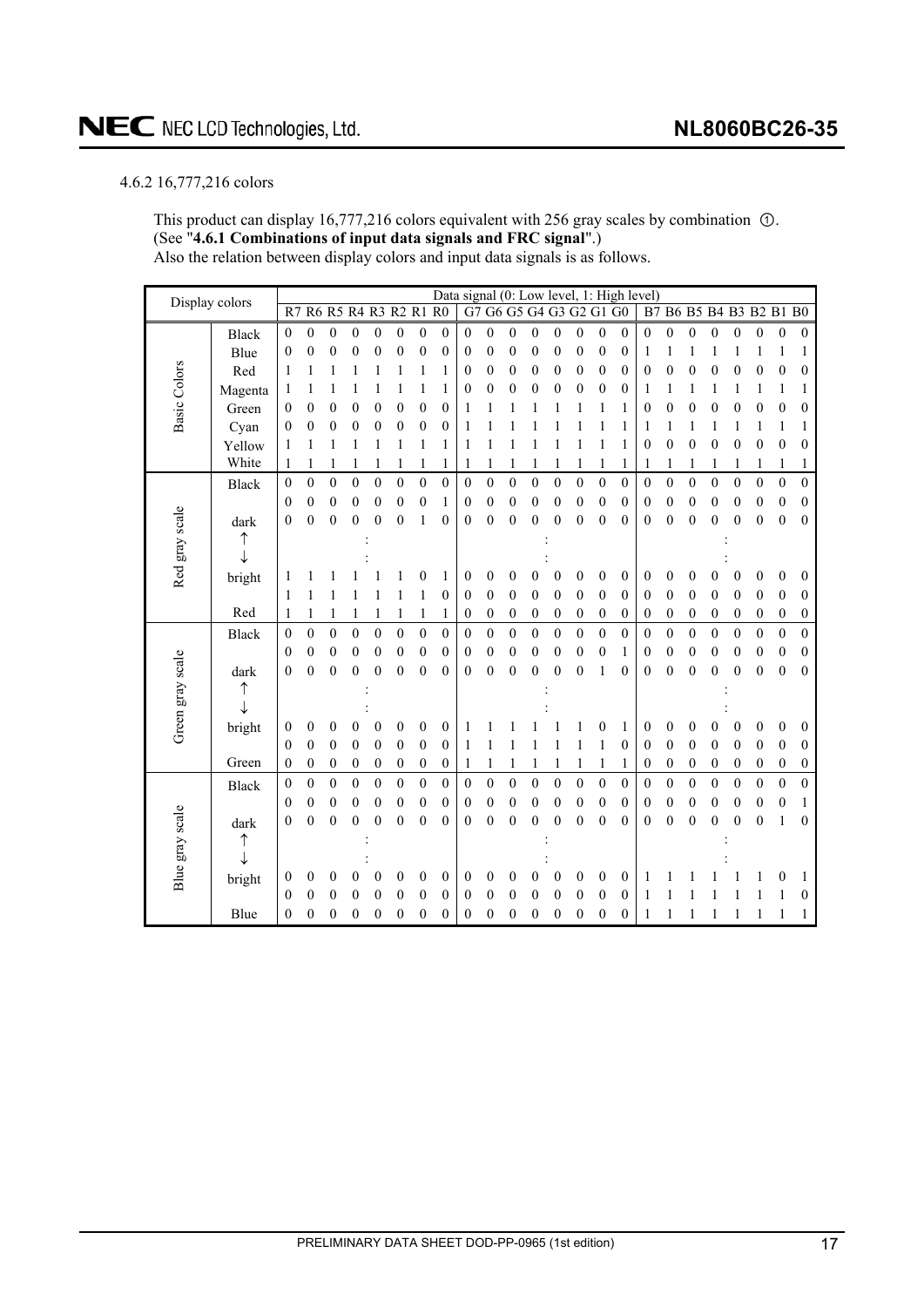### <span id="page-17-0"></span>4.6.3 262,144 colors

This product can display 262,144 colors with 64 gray scales by combination  $\oslash$ . (See "**4.6.1 Combinations of input data signals and FRC signal**".) Also the relation between display colors and input data signals is as follows.

| Display colors   |              |                  |                  |                  |                  |                  |                  | Data signal (0: Low level, |                  |                  |                  |                  | 1: High level)   |                  |                  |                  |                  |                  |                  |
|------------------|--------------|------------------|------------------|------------------|------------------|------------------|------------------|----------------------------|------------------|------------------|------------------|------------------|------------------|------------------|------------------|------------------|------------------|------------------|------------------|
|                  |              | R <sub>5</sub>   | $\overline{R4}$  | $\overline{R}$   | $\overline{R2}$  | $\overline{R1}$  | R <sub>0</sub>   | $\overline{G}$             | G <sub>4</sub>   | G <sub>3</sub>   | $\overline{G2}$  | $\overline{G1}$  | $\overline{G}0$  | <b>B5</b>        | <b>B4</b>        | $\overline{B3}$  | $\overline{B2}$  | $\overline{B1}$  | $\overline{B0}$  |
|                  | <b>Black</b> | $\boldsymbol{0}$ | $\boldsymbol{0}$ | $\boldsymbol{0}$ | $\boldsymbol{0}$ | $\boldsymbol{0}$ | $\boldsymbol{0}$ | $\mathbf{0}$               | $\boldsymbol{0}$ | $\boldsymbol{0}$ | $\boldsymbol{0}$ | $\boldsymbol{0}$ | $\boldsymbol{0}$ | $\mathbf{0}$     | $\boldsymbol{0}$ | $\boldsymbol{0}$ | $\boldsymbol{0}$ | $\boldsymbol{0}$ | $\boldsymbol{0}$ |
|                  | Blue         | $\boldsymbol{0}$ | $\boldsymbol{0}$ | $\boldsymbol{0}$ | $\boldsymbol{0}$ | $\boldsymbol{0}$ | $\mathbf{0}$     | $\mathbf{0}$               | $\mathbf{0}$     | $\boldsymbol{0}$ | $\boldsymbol{0}$ | $\boldsymbol{0}$ | $\boldsymbol{0}$ | $\mathbf{1}$     | $\mathbf{1}$     | $\mathbf{1}$     | $\mathbf{1}$     | $\,1$            | 1                |
|                  | Red          | 1                | 1                | 1                | 1                | $\mathbf{1}$     | 1                | $\mathbf{0}$               | $\mathbf{0}$     | $\mathbf{0}$     | $\boldsymbol{0}$ | $\boldsymbol{0}$ | $\mathbf{0}$     | $\mathbf{0}$     | $\mathbf{0}$     | $\mathbf{0}$     | $\boldsymbol{0}$ | $\boldsymbol{0}$ | $\boldsymbol{0}$ |
| Basic colors     | Magenta      | 1                | 1                | 1                | $\mathbf{1}$     | $\mathbf{1}$     | $\mathbf{1}$     | $\mathbf{0}$               | $\overline{0}$   | $\overline{0}$   | $\mathbf{0}$     | $\boldsymbol{0}$ | $\mathbf{0}$     | 1                | $\mathbf{1}$     | 1                | $\mathbf{1}$     | $\mathbf{1}$     | 1                |
|                  | Green        | $\boldsymbol{0}$ | $\overline{0}$   | $\mathbf{0}$     | $\boldsymbol{0}$ | $\boldsymbol{0}$ | $\mathbf{0}$     | $\mathbf{1}$               | $\mathbf{1}$     | $\mathbf{1}$     | $\mathbf{1}$     | $\mathbf{1}$     | $\mathbf{1}$     | $\mathbf{0}$     | $\mathbf{0}$     | $\mathbf{0}$     | $\boldsymbol{0}$ | $\boldsymbol{0}$ | $\boldsymbol{0}$ |
|                  | Cyan         | $\mathbf{0}$     | $\mathbf{0}$     | $\mathbf{0}$     | $\boldsymbol{0}$ | $\boldsymbol{0}$ | $\mathbf{0}$     | $\mathbf{1}$               | 1                | 1                | 1                | $\mathbf{1}$     | 1                | 1                | 1                | 1                | $\mathbf{1}$     | $\mathbf{1}$     | 1                |
|                  | Yellow       | $\mathbf{1}$     | $\mathbf{1}$     | $\mathbf{1}$     | $\mathbf{1}$     | $\mathbf{1}$     | $\mathbf{1}$     | $\mathbf{1}$               | $\mathbf{1}$     | $\mathbf{1}$     | $\mathbf{1}$     | $\mathbf{1}$     | $\mathbf{1}$     | $\mathbf{0}$     | $\mathbf{0}$     | $\overline{0}$   | $\overline{0}$   | $\mathbf{0}$     | $\boldsymbol{0}$ |
|                  | White        | $\mathbf{1}$     | $\mathbf{1}$     | $\mathbf{1}$     | $\mathbf{1}$     | $\mathbf{1}$     | $\mathbf{1}$     | $\mathbf{1}$               | $\mathbf{1}$     | $\mathbf{1}$     | $\,1$            | $\mathbf{1}$     | $\mathbf{1}$     | $\mathbf{1}$     | $\mathbf{1}$     | $\mathbf{1}$     | $\mathbf{1}$     | $\,1$            | $\mathbf{1}$     |
|                  | <b>Black</b> | $\mathbf{0}$     | $\boldsymbol{0}$ | $\boldsymbol{0}$ | $\mathbf{0}$     | $\boldsymbol{0}$ | $\boldsymbol{0}$ | $\boldsymbol{0}$           | $\mathbf{0}$     | $\mathbf{0}$     | $\mathbf{0}$     | $\boldsymbol{0}$ | $\boldsymbol{0}$ | $\boldsymbol{0}$ | $\mathbf{0}$     | $\mathbf{0}$     | $\boldsymbol{0}$ | $\boldsymbol{0}$ | $\boldsymbol{0}$ |
|                  |              | $\mathbf{0}$     | $\mathbf{0}$     | $\boldsymbol{0}$ | $\boldsymbol{0}$ | $\boldsymbol{0}$ | 1                | $\theta$                   | $\mathbf{0}$     | $\boldsymbol{0}$ | $\boldsymbol{0}$ | $\boldsymbol{0}$ | $\theta$         | $\mathbf{0}$     | $\mathbf{0}$     | $\boldsymbol{0}$ | $\mathbf{0}$     | $\boldsymbol{0}$ | $\boldsymbol{0}$ |
|                  | dark         | $\boldsymbol{0}$ | $\boldsymbol{0}$ | $\boldsymbol{0}$ | $\boldsymbol{0}$ | $\mathbf{1}$     | $\theta$         | $\mathbf{0}$               | $\boldsymbol{0}$ | $\boldsymbol{0}$ | $\boldsymbol{0}$ | $\mathbf{0}$     | $\theta$         | $\boldsymbol{0}$ | $\mathbf{0}$     | $\mathbf{0}$     | $\boldsymbol{0}$ | $\boldsymbol{0}$ | $\boldsymbol{0}$ |
| Red gray scale   | ↑            |                  |                  |                  |                  |                  |                  |                            |                  |                  |                  |                  |                  |                  |                  |                  |                  |                  |                  |
|                  | $\downarrow$ |                  |                  |                  |                  |                  |                  |                            |                  |                  |                  |                  |                  |                  |                  |                  |                  |                  |                  |
|                  | bright       | 1                | 1                |                  | 1                | $\boldsymbol{0}$ | 1                | $\boldsymbol{0}$           | $\boldsymbol{0}$ | $\mathbf{0}$     | $\boldsymbol{0}$ | $\boldsymbol{0}$ | $\mathbf{0}$     | $\boldsymbol{0}$ | $\boldsymbol{0}$ | $\mathbf{0}$     | $\boldsymbol{0}$ | $\boldsymbol{0}$ | $\boldsymbol{0}$ |
|                  |              | $\mathbf{1}$     | $\mathbf{1}$     | 1                | $\mathbf{1}$     | $\mathbf{1}$     | $\mathbf{0}$     | $\mathbf{0}$               | $\mathbf{0}$     | $\mathbf{0}$     | $\overline{0}$   | $\boldsymbol{0}$ | $\theta$         | $\boldsymbol{0}$ | $\boldsymbol{0}$ | $\mathbf{0}$     | $\overline{0}$   | $\boldsymbol{0}$ | $\boldsymbol{0}$ |
|                  | Red          | $\mathbf{1}$     | 1                | $\mathbf{1}$     | $\mathbf{1}$     | $\mathbf{1}$     | $\mathbf{1}$     | $\boldsymbol{0}$           | $\boldsymbol{0}$ | $\boldsymbol{0}$ | $\boldsymbol{0}$ | $\boldsymbol{0}$ | $\boldsymbol{0}$ | $\boldsymbol{0}$ | $\mathbf{0}$     | $\boldsymbol{0}$ | $\boldsymbol{0}$ | $\boldsymbol{0}$ | $\boldsymbol{0}$ |
|                  | <b>Black</b> | $\boldsymbol{0}$ | $\theta$         | $\overline{0}$   | $\mathbf{0}$     | $\mathbf{0}$     | $\theta$         | $\theta$                   | $\theta$         | $\mathbf{0}$     | $\mathbf{0}$     | $\mathbf{0}$     | $\theta$         | $\theta$         | $\theta$         | $\overline{0}$   | $\boldsymbol{0}$ | $\mathbf{0}$     | $\boldsymbol{0}$ |
|                  |              | $\boldsymbol{0}$ | $\boldsymbol{0}$ | $\overline{0}$   | $\boldsymbol{0}$ | $\boldsymbol{0}$ | $\boldsymbol{0}$ | $\mathbf{0}$               | $\boldsymbol{0}$ | $\boldsymbol{0}$ | $\boldsymbol{0}$ | $\boldsymbol{0}$ | $\mathbf{1}$     | $\mathbf{0}$     | $\boldsymbol{0}$ | $\boldsymbol{0}$ | $\mathbf{0}$     | $\boldsymbol{0}$ | $\boldsymbol{0}$ |
|                  | dark         | $\mathbf{0}$     | $\boldsymbol{0}$ | $\boldsymbol{0}$ | $\overline{0}$   | $\boldsymbol{0}$ | $\theta$         | $\boldsymbol{0}$           | $\theta$         | $\theta$         | $\boldsymbol{0}$ | $\mathbf{1}$     | $\theta$         | $\boldsymbol{0}$ | $\boldsymbol{0}$ | $\boldsymbol{0}$ | $\mathbf{0}$     | $\boldsymbol{0}$ | $\boldsymbol{0}$ |
|                  | ↑            |                  |                  |                  |                  |                  |                  |                            |                  |                  |                  |                  |                  |                  |                  |                  |                  |                  |                  |
|                  | t            |                  |                  |                  |                  |                  |                  |                            |                  |                  |                  |                  |                  |                  |                  |                  |                  |                  |                  |
| Green gray scale | bright       | $\boldsymbol{0}$ | $\boldsymbol{0}$ | 0                | $\boldsymbol{0}$ | $\boldsymbol{0}$ | $\boldsymbol{0}$ | $\mathbf{1}$               | $\mathbf{1}$     | 1                | 1                | $\boldsymbol{0}$ | $\mathbf{1}$     | $\boldsymbol{0}$ | $\boldsymbol{0}$ | 0                | $\boldsymbol{0}$ | $\boldsymbol{0}$ | $\boldsymbol{0}$ |
|                  |              | $\theta$         | $\mathbf{0}$     | $\mathbf{0}$     | $\mathbf{0}$     | $\mathbf{0}$     | $\mathbf{0}$     | $\mathbf{1}$               | $\mathbf{1}$     | $\mathbf{1}$     | $\mathbf{1}$     | $\,1$            | $\mathbf{0}$     | $\mathbf{0}$     | $\theta$         | $\mathbf{0}$     | $\mathbf{0}$     | $\mathbf{0}$     | $\boldsymbol{0}$ |
|                  | Green        | $\overline{0}$   | $\theta$         | $\mathbf{0}$     | $\mathbf{0}$     | $\boldsymbol{0}$ | $\mathbf{0}$     | 1                          | 1                | 1                | 1                | 1                | 1                | $\mathbf{0}$     | $\theta$         | $\mathbf{0}$     | $\mathbf{0}$     | $\boldsymbol{0}$ | $\boldsymbol{0}$ |
|                  | Black        | $\boldsymbol{0}$ | $\overline{0}$   | $\boldsymbol{0}$ | $\mathbf{0}$     | $\mathbf{0}$     | $\theta$         | $\theta$                   | $\overline{0}$   | $\overline{0}$   | $\overline{0}$   | $\mathbf{0}$     | $\theta$         | $\theta$         | $\mathbf{0}$     | $\overline{0}$   | $\mathbf{0}$     | $\mathbf{0}$     | $\overline{0}$   |
|                  |              | $\boldsymbol{0}$ | $\boldsymbol{0}$ | $\boldsymbol{0}$ | $\boldsymbol{0}$ | $\boldsymbol{0}$ | $\mathbf{0}$     | $\boldsymbol{0}$           | $\mathbf{0}$     | $\boldsymbol{0}$ | $\boldsymbol{0}$ | $\boldsymbol{0}$ | $\mathbf{0}$     | $\mathbf{0}$     | $\mathbf{0}$     | $\boldsymbol{0}$ | $\boldsymbol{0}$ | $\boldsymbol{0}$ | $\mathbf{1}$     |
|                  | dark         | $\boldsymbol{0}$ | $\boldsymbol{0}$ | $\mathbf{0}$     | $\mathbf{0}$     | $\mathbf{0}$     | $\theta$         | $\mathbf{0}$               | $\theta$         | $\mathbf{0}$     | $\mathbf{0}$     | $\boldsymbol{0}$ | $\theta$         | $\mathbf{0}$     | $\boldsymbol{0}$ | $\mathbf{0}$     | $\mathbf{0}$     | $\,1$            | $\boldsymbol{0}$ |
|                  | ↑            |                  |                  |                  |                  |                  |                  |                            |                  |                  |                  |                  |                  |                  |                  |                  |                  |                  |                  |
|                  | $\downarrow$ |                  |                  |                  |                  |                  |                  |                            |                  |                  |                  |                  |                  |                  |                  |                  |                  |                  |                  |
| Blue gray scale  | bright       | $\boldsymbol{0}$ | $\boldsymbol{0}$ | 0                | $\boldsymbol{0}$ | $\boldsymbol{0}$ | $\boldsymbol{0}$ | $\boldsymbol{0}$           | $\boldsymbol{0}$ | $\boldsymbol{0}$ | $\boldsymbol{0}$ | $\boldsymbol{0}$ | $\boldsymbol{0}$ | $\mathbf{1}$     | $\mathbf{1}$     | 1                | $\mathbf{1}$     | $\boldsymbol{0}$ | 1                |
|                  |              | $\theta$         | $\mathbf{0}$     | $\mathbf{0}$     | $\mathbf{0}$     | $\mathbf{0}$     | $\theta$         | $\boldsymbol{0}$           | $\mathbf{0}$     | $\mathbf{0}$     | $\mathbf{0}$     | $\mathbf{0}$     | $\theta$         | 1                | 1                | 1                | $\mathbf{1}$     | $\mathbf{1}$     | 0                |
|                  | Blue         | $\overline{0}$   | $\overline{0}$   | $\mathbf{0}$     | $\boldsymbol{0}$ | $\boldsymbol{0}$ | $\overline{0}$   | $\mathbf{0}$               | $\overline{0}$   | $\overline{0}$   | $\boldsymbol{0}$ | $\boldsymbol{0}$ | $\mathbf{0}$     | 1                | $\mathbf{1}$     | 1                | $\mathbf{1}$     | $\mathbf{1}$     | 1                |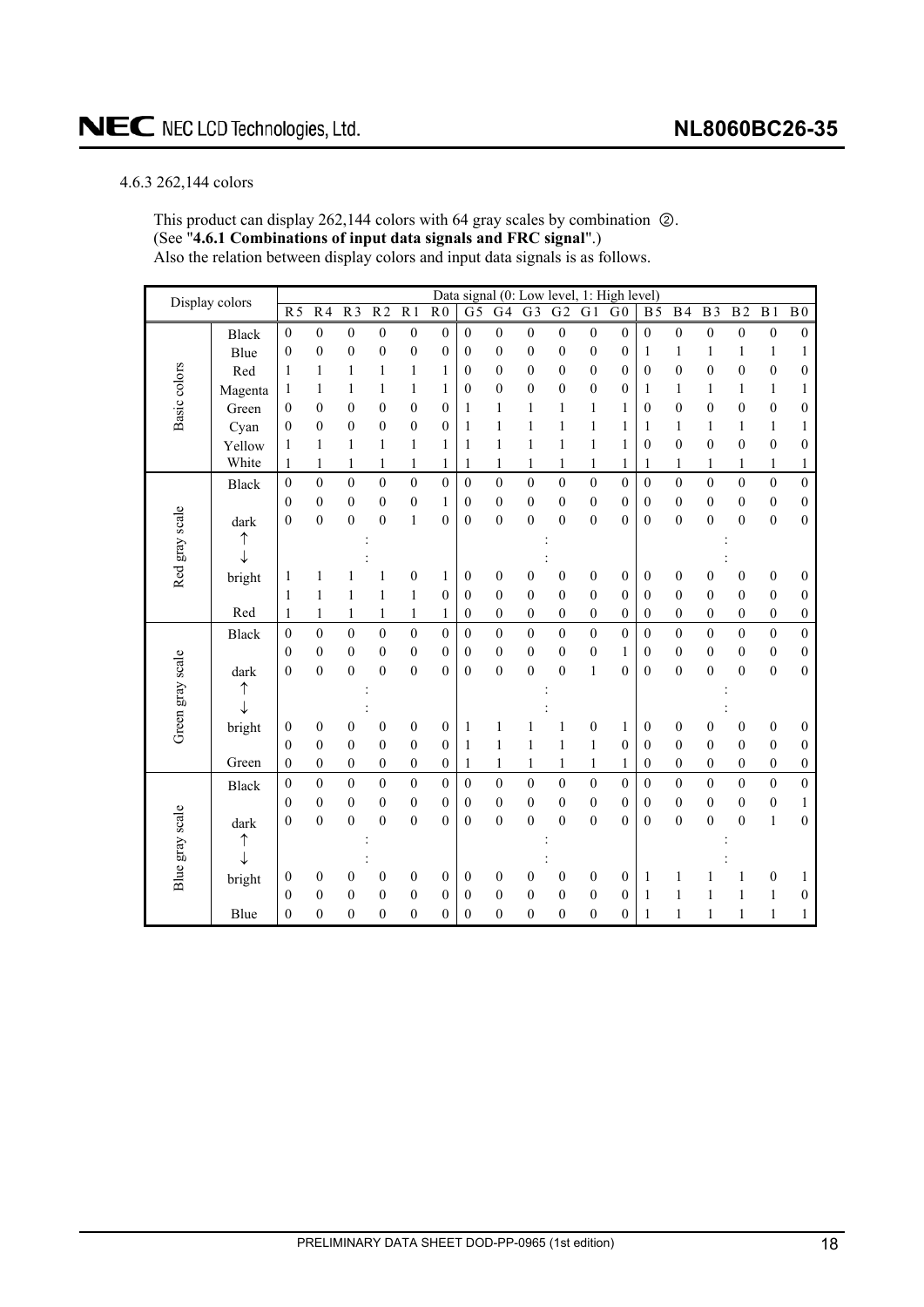# <span id="page-18-0"></span>4.7 DISPLAY POSITIONS

The following table is the coordinates per pixel (See **"4.8 SCANNING DIRECTIONS"**.).

| C(0, 0)                                   |                               |   |                               |                |                             |                             |
|-------------------------------------------|-------------------------------|---|-------------------------------|----------------|-----------------------------|-----------------------------|
| $\mathbf R$<br>G                          | B                             |   |                               |                |                             |                             |
| K<br>$\left( 0\right)$<br>$\cdot$ C<br>0, | C(<br>$\left( 0\right)$<br>1, | ٠ | Х,<br>$\left( 0\right)$<br>C( |                | C(798,<br>$\left( 0\right)$ | C(799,<br>$\left( 0\right)$ |
| C(<br>0,<br>1)                            | 1)<br>C(<br>1,                |   | Х,<br>1)<br>C(                |                | C(798,<br>1)                | C(799,<br>1)                |
|                                           |                               |   |                               |                |                             |                             |
|                                           |                               |   |                               |                |                             |                             |
|                                           |                               |   |                               |                |                             |                             |
| C(<br>0,<br>Y)                            | C(<br>Y)<br>1,                |   | Х,<br>Y)<br>C(                |                | C(798,<br>Y)                | C(799,<br>Y)                |
|                                           |                               |   |                               |                |                             |                             |
|                                           |                               |   |                               |                |                             |                             |
|                                           |                               |   |                               |                |                             |                             |
| C(<br>0, 598                              | C(<br>1,598)                  | ٠ | X, 598)<br>C(                 | ٠<br>$\bullet$ | C(798, 598)                 | C(799, 598)                 |
| 0, 599<br>C(                              | 1,599)<br>C(                  |   | X, 599)<br>C(                 |                | C(798, 599)                 | C(799, 599)                 |

#### 4.8 SCANNING DIRECTIONS

The following figures are seen from a front view. Also the arrow shows the direction of scan.



Note1

Note1





Figure2. Reverse scan (DPS: High)

## Note1: Meaning of  $C(X, Y)$  and  $D(X, Y)$

C (X, Y): The coordinates of the display position (See "**4.7 DISPLAY POSITIONS**".) D (X, Y): The data number of input signal for LCD panel signal processing board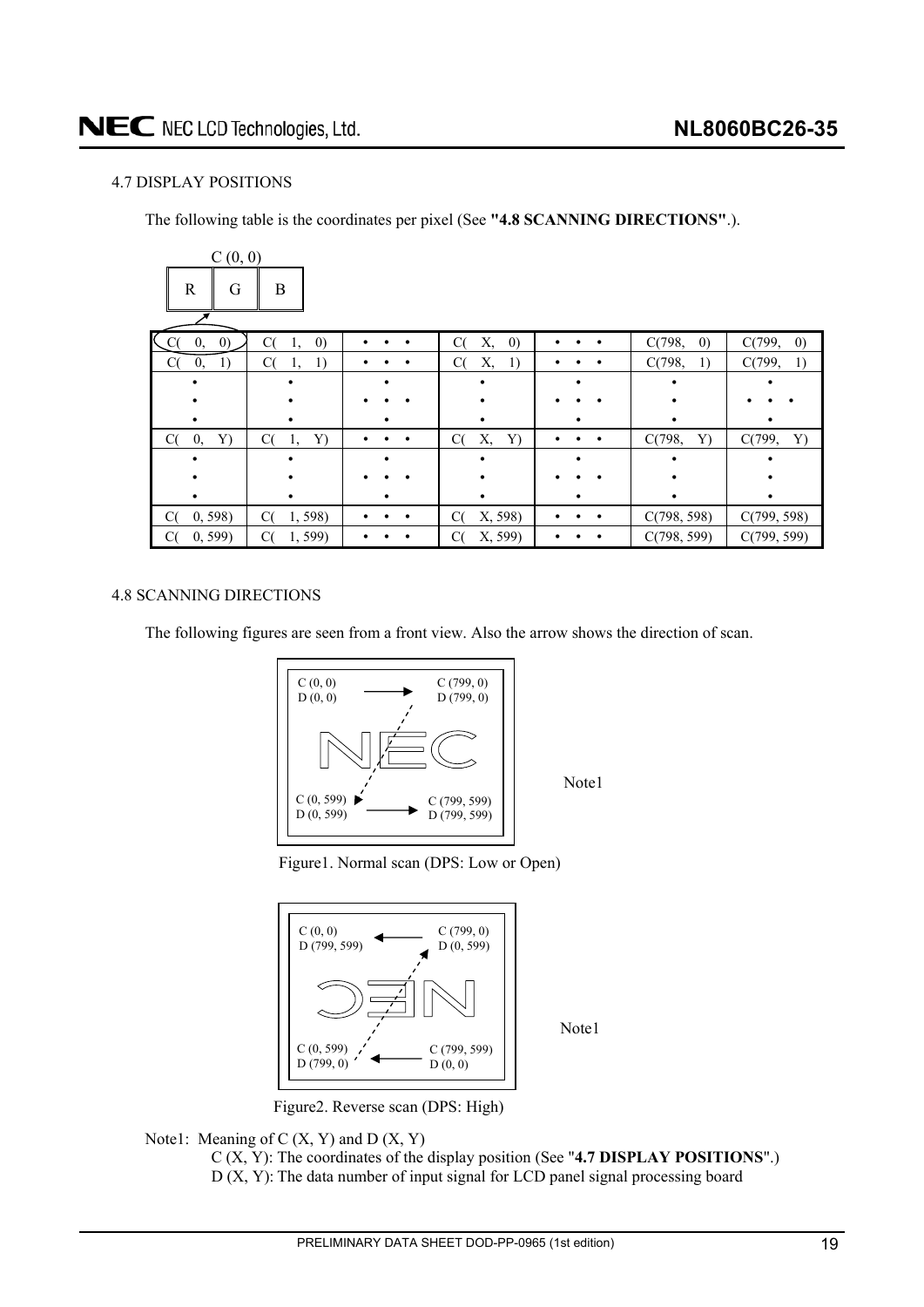# <span id="page-19-0"></span>4.9 INPUT SIGNAL TIMINGS

- 4.9.1 Outline of input signal timings
- · Horizontal signal

Note1



Note1: This diagram indicates virtual signal for set up to timing. Note2: See "**4.9.3 Input signal timing chart**" for the pulse number.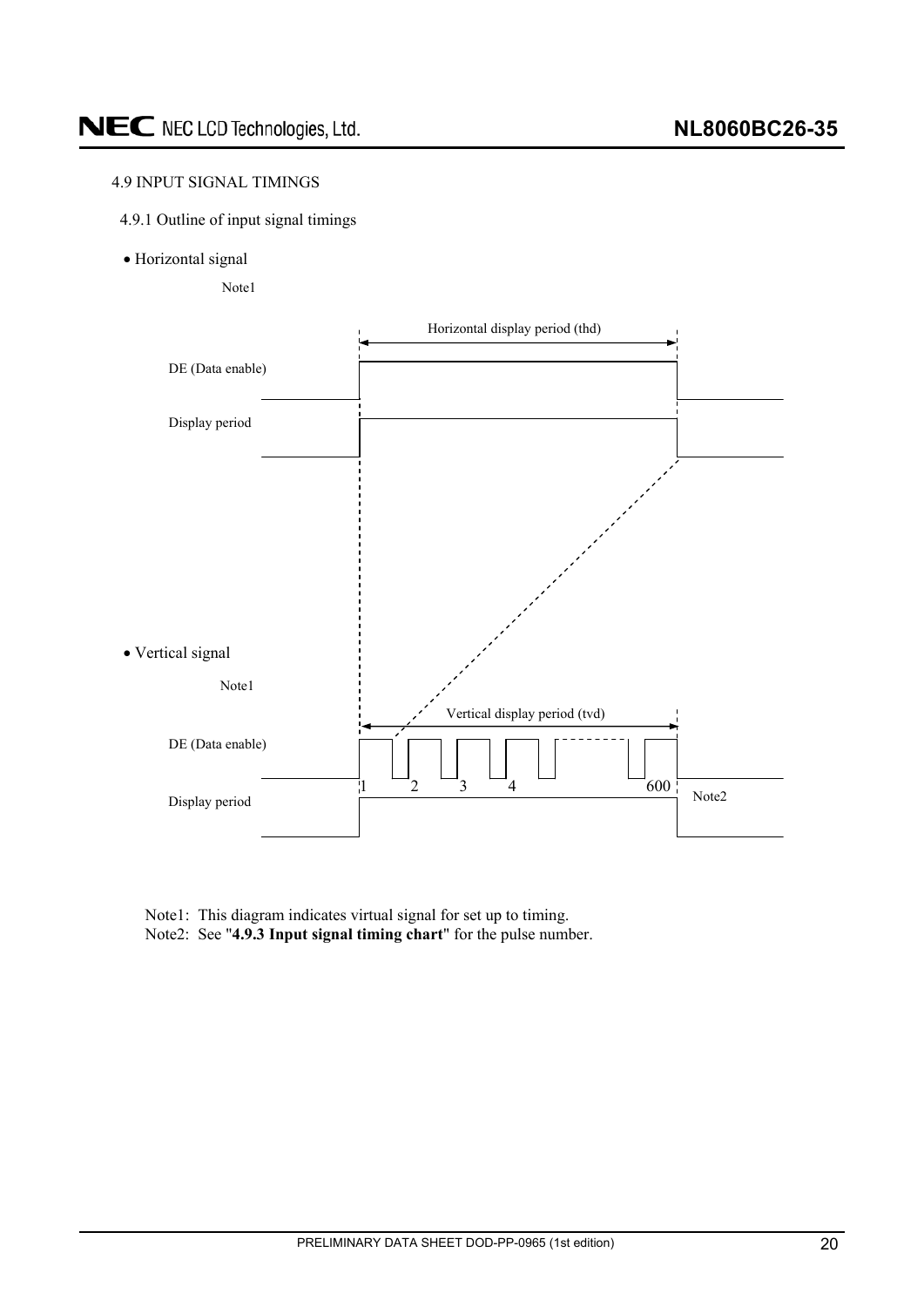# <span id="page-20-0"></span>4.9.2 Timing characteristics

|             |                         |                      |                |                          |        |                          |            | (Note1, Note2, Note3) |  |  |
|-------------|-------------------------|----------------------|----------------|--------------------------|--------|--------------------------|------------|-----------------------|--|--|
|             | Parameter               |                      | Symbol         | min.<br>typ.<br>max.     |        |                          | Unit       | Remarks               |  |  |
|             |                         | Frequency            | 1/tc           | 34.0                     | 38.362 | 40.0                     | MHz        | 26.067ns (typ.)       |  |  |
| <b>CLK</b>  |                         | Duty                 |                |                          |        |                          |            |                       |  |  |
|             |                         | Rise time, Fall time |                |                          |        |                          | ns         |                       |  |  |
|             | <b>CLK-DATA</b>         | Setup time           |                |                          |        |                          | ns         |                       |  |  |
| <b>DATA</b> |                         | Hold time            |                |                          |        |                          | ns         |                       |  |  |
|             | Rise time, Fall time    |                      |                |                          |        |                          | ns         |                       |  |  |
|             |                         | Cycle                | th             | 24.0                     | 26.693 | 30.1                     | $\mu$ s    |                       |  |  |
|             | Horizontal              |                      |                | $\overline{\phantom{0}}$ | 1,024  | $\overline{\phantom{a}}$ | CLK.       | 37.463kHz (typ.)      |  |  |
|             |                         | Display period       | thd            | 800                      |        |                          | <b>CLK</b> |                       |  |  |
|             |                         | Cycle                | tv             | 16.1                     | 16.683 | 17.2                     | ms         |                       |  |  |
| DE          | Vertical<br>(One frame) |                      |                |                          | 625    |                          | H          | 59.94Hz (typ.)        |  |  |
|             |                         | Display period       | tvd            |                          | 600    |                          | H          |                       |  |  |
|             | <b>CLK-DE</b>           | Setup time           |                |                          |        |                          | ns         |                       |  |  |
|             |                         | Hold time            | $\blacksquare$ |                          |        |                          | ns         |                       |  |  |
|             |                         | Rise time, Fall time |                |                          |        |                          | ns         |                       |  |  |

Note1: Definition of parameters is as follows.

tc=  $1CLK$ , th=  $1H$ 

Note2: See the data sheet of LVDS transmitter.

Note3: Vertical cycle (tv) should be specified in integral multiple of Horizontal cycle (th).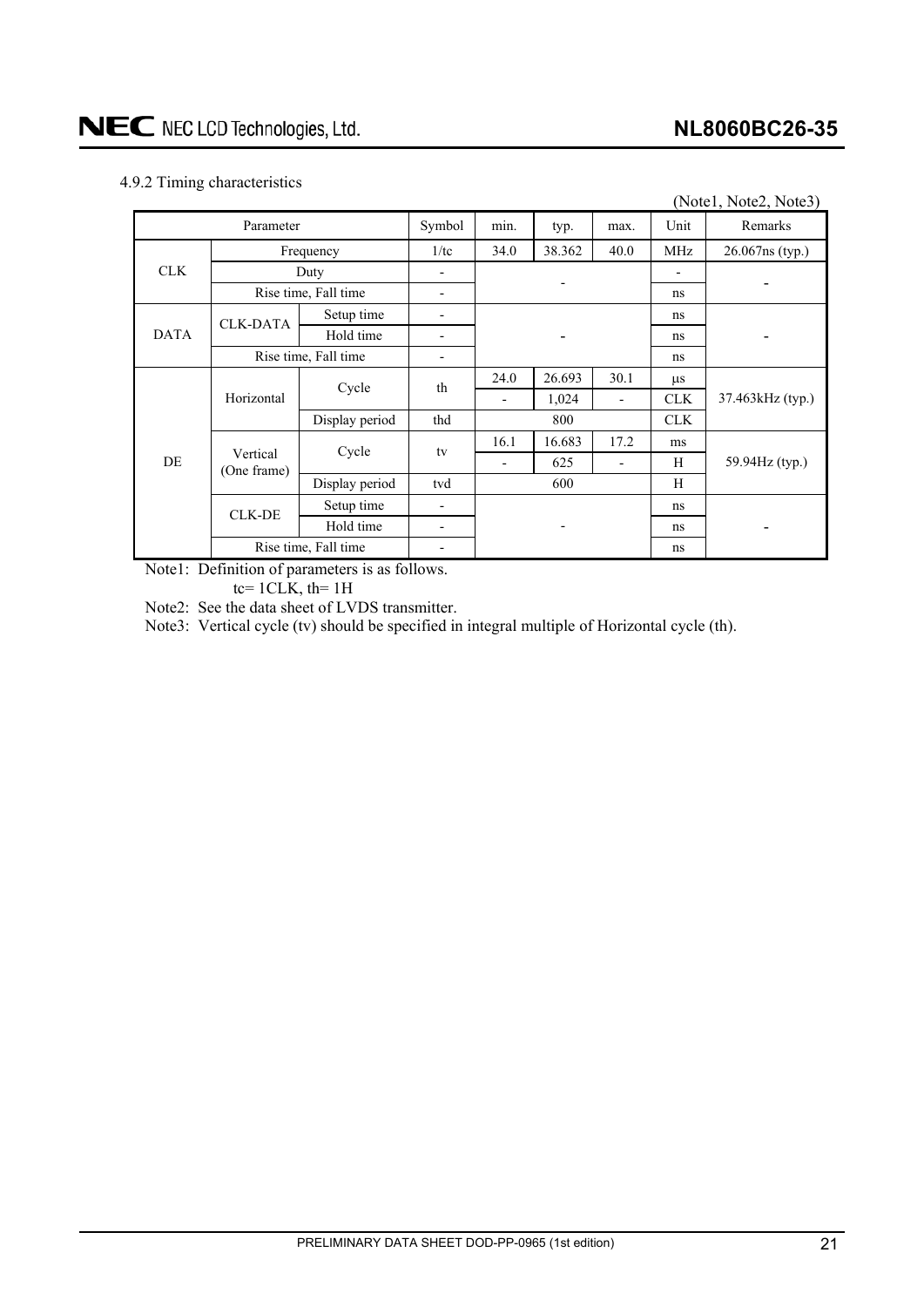# <span id="page-21-0"></span>4.9.3 Input signal timing chart

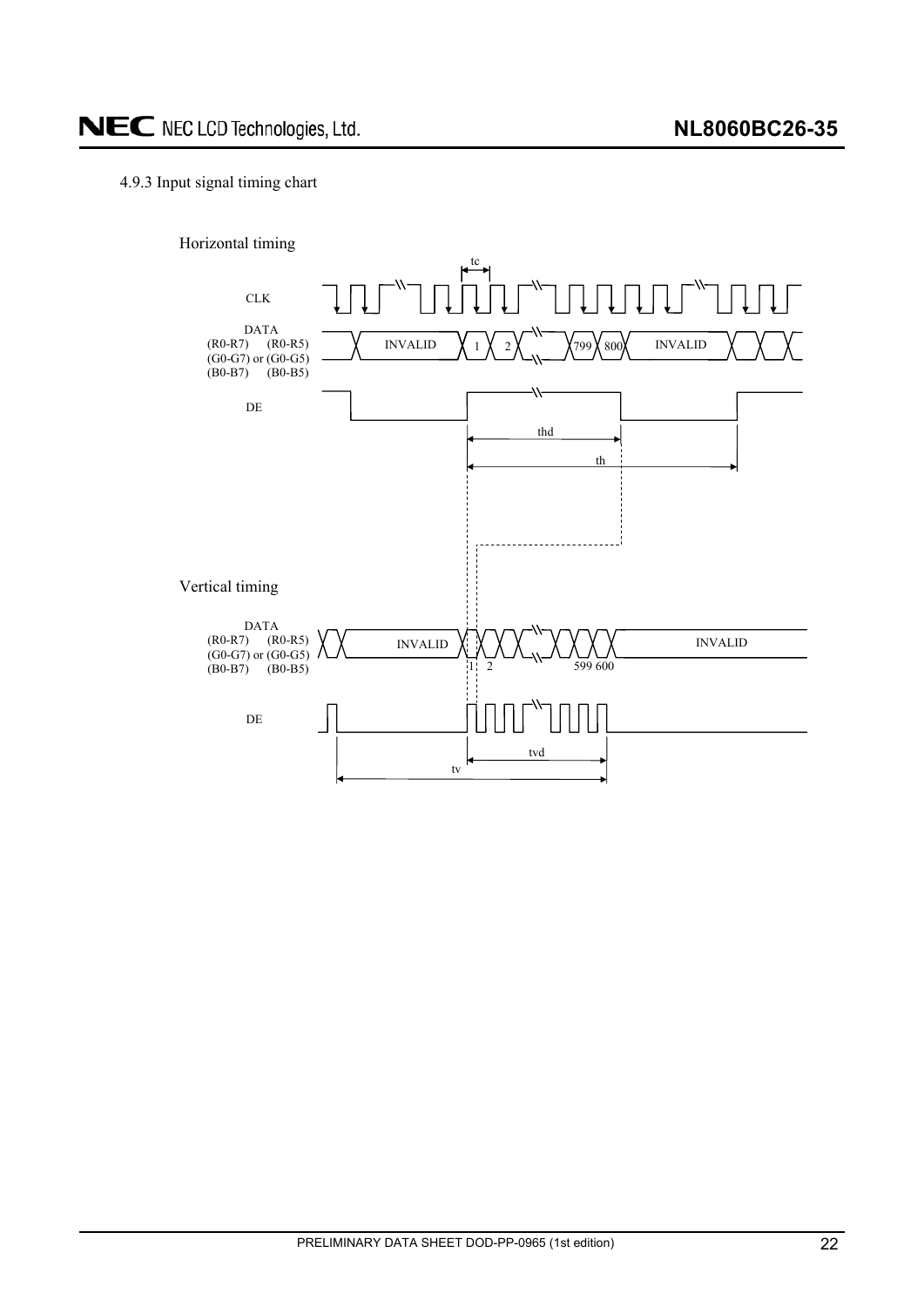### <span id="page-22-0"></span>4.10 OPTICS

4.10.1 Optical characteristics

|                      |       |                                                                                                       |               |                                  |            |                          |                          | (Notel, Note2)                  |                   |
|----------------------|-------|-------------------------------------------------------------------------------------------------------|---------------|----------------------------------|------------|--------------------------|--------------------------|---------------------------------|-------------------|
| Parameter            |       | Condition                                                                                             | Symbol        | min.                             | typ.       | max.                     | Unit                     | Measuring Remarks<br>instrument |                   |
| Luminance            |       | White at center<br>$\theta$ R= 0°, $\theta$ L= 0°, $\theta$ U= 0°, $\theta$ D= 0°                     | L             | TBD                              | (400)      | ۰                        | cd/m <sup>2</sup>        | BM-5A                           |                   |
| Contrast ratio       |       | White/Black at center<br>$\theta$ R= 0°, $\theta$ L= 0°, $\theta$ U= 0°, $\theta$ D= 0°               | CR            | <b>TBD</b>                       | (900)      |                          | $\overline{a}$           | $BM-5A$                         | Note3             |
| Luminance uniformity |       | White<br>$\theta$ R= 0°, $\theta$ L= 0°, $\theta$ U= 0°, $\theta$ D= 0°                               | LU            | $\overline{a}$                   | 1.25       | 1.4                      | $\overline{\phantom{a}}$ | $BM-5A$                         | Note4             |
|                      | White | x coordinate                                                                                          | Wx            | TBD                              | TBD        | <b>TBD</b>               | $\overline{\phantom{a}}$ |                                 |                   |
|                      |       | v coordinate                                                                                          | Wy            | <b>TBD</b>                       | <b>TBD</b> | <b>TBD</b>               | $\overline{\phantom{a}}$ |                                 |                   |
| Chromaticity         | Red   | x coordinate                                                                                          | Rx            | L,                               | TBD        | L,                       | $\blacksquare$           |                                 |                   |
|                      |       | y coordinate                                                                                          | Ry            | $\overline{\phantom{0}}$         | TBD        | $\overline{\phantom{0}}$ | $\overline{\phantom{a}}$ |                                 |                   |
|                      | Green | x coordinate                                                                                          | Gx            | $\overline{a}$                   | TBD        | $\overline{a}$           | $\overline{\phantom{a}}$ | $SR-3$                          | Note <sub>5</sub> |
|                      |       | v coordinate                                                                                          | Gy            | $\overline{\phantom{0}}$         | <b>TBD</b> | $\overline{\phantom{0}}$ | $\overline{\phantom{a}}$ |                                 |                   |
|                      | Blue  | x coordinate                                                                                          | Bx            | $\overline{\phantom{0}}$         | <b>TBD</b> | $\overline{a}$           | $\overline{\phantom{a}}$ |                                 |                   |
|                      |       | y coordinate                                                                                          | By            | $\overline{\phantom{0}}$         | TBD        | $\overline{\phantom{0}}$ | $\blacksquare$           |                                 |                   |
| Color gamut          |       | $\theta$ R= 0°, $\theta$ L= 0°, $\theta$ U= 0°, $\theta$ D= 0°<br>at center, against NTSC color space | $\mathcal{C}$ | <b>TBD</b>                       | 40         |                          | $\frac{0}{0}$            |                                 |                   |
|                      |       | White to Black                                                                                        | Ton           |                                  | 3          | 5                        | ms                       | $BM-5A$                         | Note <sub>6</sub> |
| Response time        |       | <b>Black to White</b>                                                                                 | Toff          | 21<br>15<br>ms<br>$\overline{a}$ |            |                          | Note7                    |                                 |                   |
|                      | Right | $\theta U = 0^\circ$ , $\theta D = 0^\circ$ , $CR \ge 10$                                             | $\theta$ R    | 70                               | 80         |                          | $\circ$                  |                                 |                   |
|                      | Left  | $\theta U = 0^\circ$ , $\theta D = 0^\circ$ , $CR \ge 10$                                             | $\theta$ L    | 70                               | 80         | $\overline{a}$           | $\circ$                  | EZ                              |                   |
| Viewing angle        | Up    | $\theta$ R= 0°, $\theta$ L= 0°, CR≥ 10                                                                | $\theta U$    | 70                               | 80         | $\overline{a}$           | $\circ$                  | Contrast                        | Note <sub>8</sub> |
|                      | Down  | $\theta$ R= 0°, $\theta$ L= 0°, CR≥ 10                                                                | $\theta$ D    | 70                               | 80         | $\overline{a}$           | $\circ$                  |                                 |                   |

Note1: These are initial characteristics.

Note2: Measurement conditions are as follows.

Ta= 25°C, VCC= 3.3V, IL= 50mA/One circuit, Display mode: SVGA, Horizontal cycle= 1/37.463kHz, Vertical cycle= 1/59.94Hz, DPS= Low or Open: Normal scan

Optical characteristics are measured at luminance saturation 20minutes after the product works, in the dark room. Also measurement methods are as follows.



- Note3: See "**4.10.2 Definition of contrast ratio**".
- Note4: See "**4.10.3 Definition of luminance uniformity**".
- Note5: These coordinates are found on CIE 1931 chromaticity diagram.
- Note6: Product surface temperature:  $TopF = TBD °C$
- Note7: See "**4.10.4 Definition of response times**".
- Note8: See "**4.10.5 Definition of viewing angles**".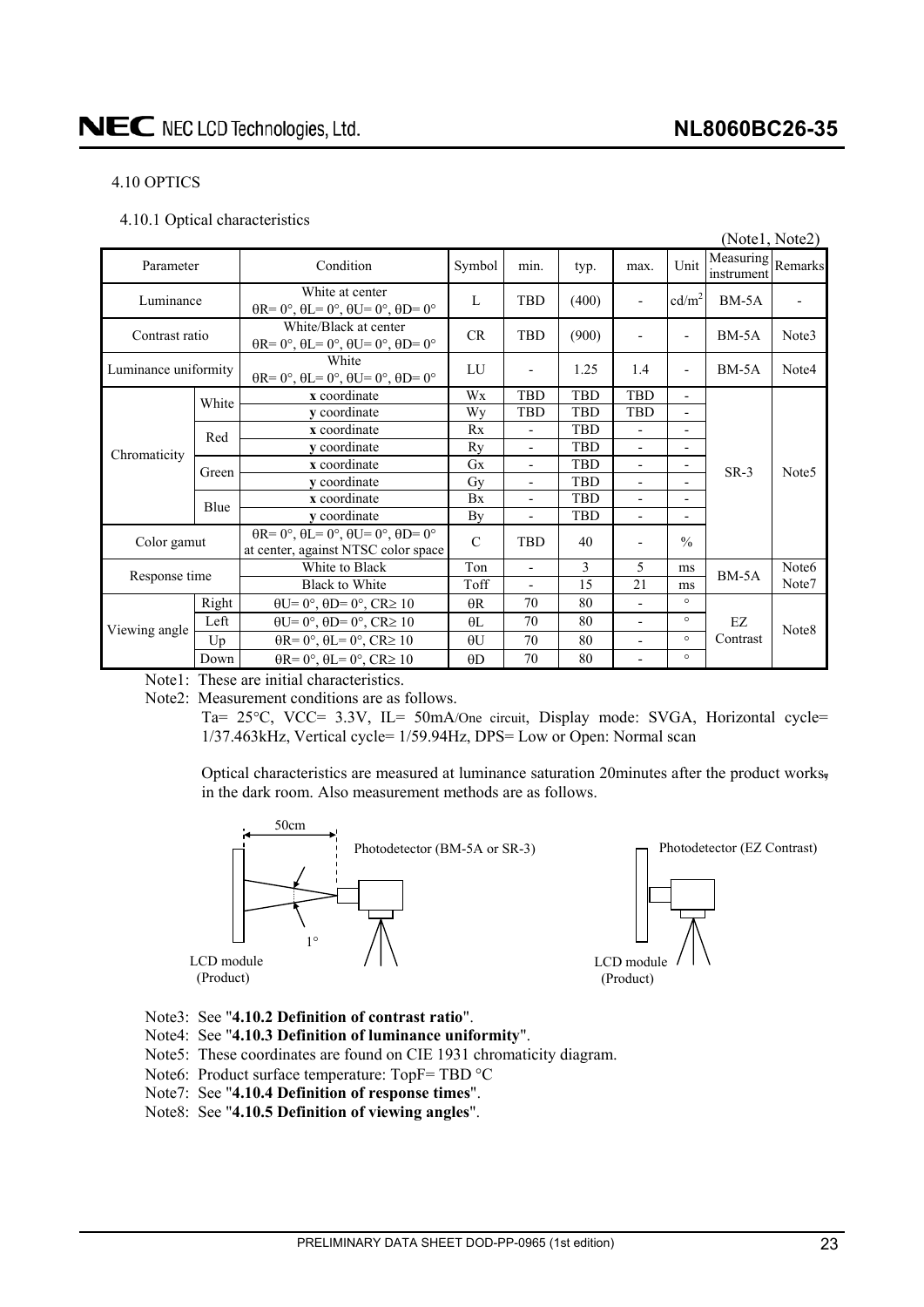#### <span id="page-23-0"></span>4.10.2 Definition of contrast ratio

The contrast ratio is calculated by using the following formula.

Luminance of white screen Contrast ratio  $(CR) = \frac{L}{L}$  Luminance of black screen

4.10.3 Definition of luminance uniformity

The luminance uniformity is calculated by using following formula.

Luminance uniformity (LU) =  $\frac{\text{Maximum luminance from } \textcircled{1} \text{ to } \textcircled{1}}{\text{Minimum luminance from } \textcircled{1} \text{ to } \textcircled{1}}$ 

The luminance is measured at near the 5 points shown below.

|     | 133              | 400         | 667         |  |  |  |
|-----|------------------|-------------|-------------|--|--|--|
| 100 | 1.               |             | ②           |  |  |  |
| 300 |                  | $\circledS$ |             |  |  |  |
| 500 | $\left(4\right)$ |             | $\cdot$ (5) |  |  |  |

#### 4.10.4 Definition of response times

Response time is measured at the time when the luminance changes from "white" to "black", or "black" to "white" on the same screen point, by photo-detector. Ton is the time when the luminance changes from 90% down to 10%. Also Toff is the time when the luminance changes from 10% up to 90% (See the following diagram.).



4.10.5 Definition of viewing angles

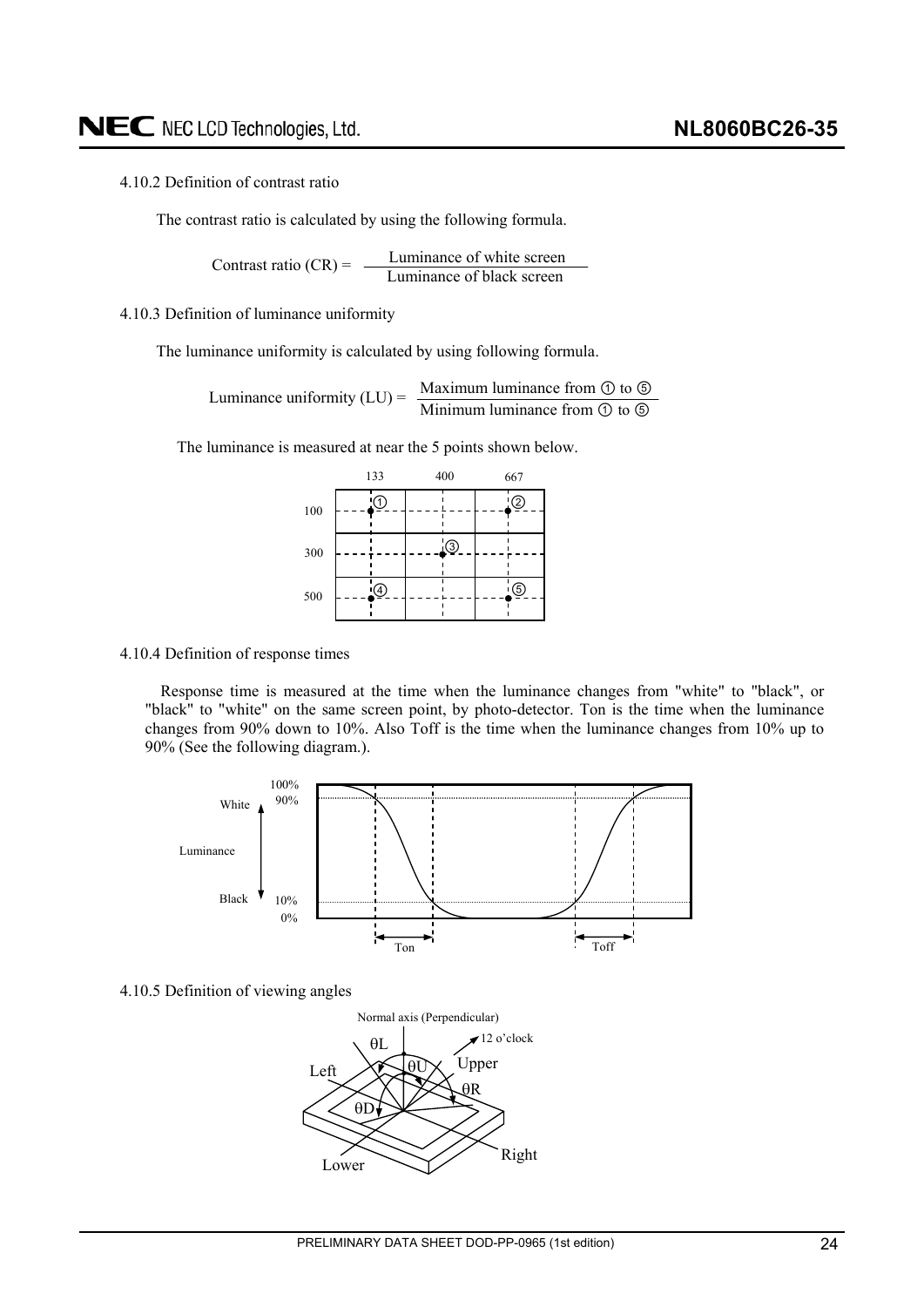# <span id="page-24-0"></span>**5. ESTIMATED LUMINANCE LIFETIME**

The luminance lifetime is the time from initial luminance to half-luminance.

#### **This lifetime is the estimated value, and is not guarantee value.**

|                      | Condition                                                                                | Estimated luminance lifetime<br>(Life time expectancy)<br>Note1, Note2, Note3 | Unit |
|----------------------|------------------------------------------------------------------------------------------|-------------------------------------------------------------------------------|------|
| LED                  | $25^{\circ}$ C (Ambient temperature of LED)<br>Continuous operation, IL=50mA/one circuit | 70,000                                                                        |      |
| elementary substance | $70^{\circ}$ C (Ambient temperature of LED)<br>Continuous operation, IL=50mA/one circuit | 60,000                                                                        |      |

Note1: Life time expectancy is mean time to half-luminance.

Note2: Estimated luminance lifetime is not the value for an LCD module but the value for LED elementary substance.

Note3: By ambient temperature, the lifetime changes particularly. Especially, in case the product works under high temperature environment, the lifetime becomes short.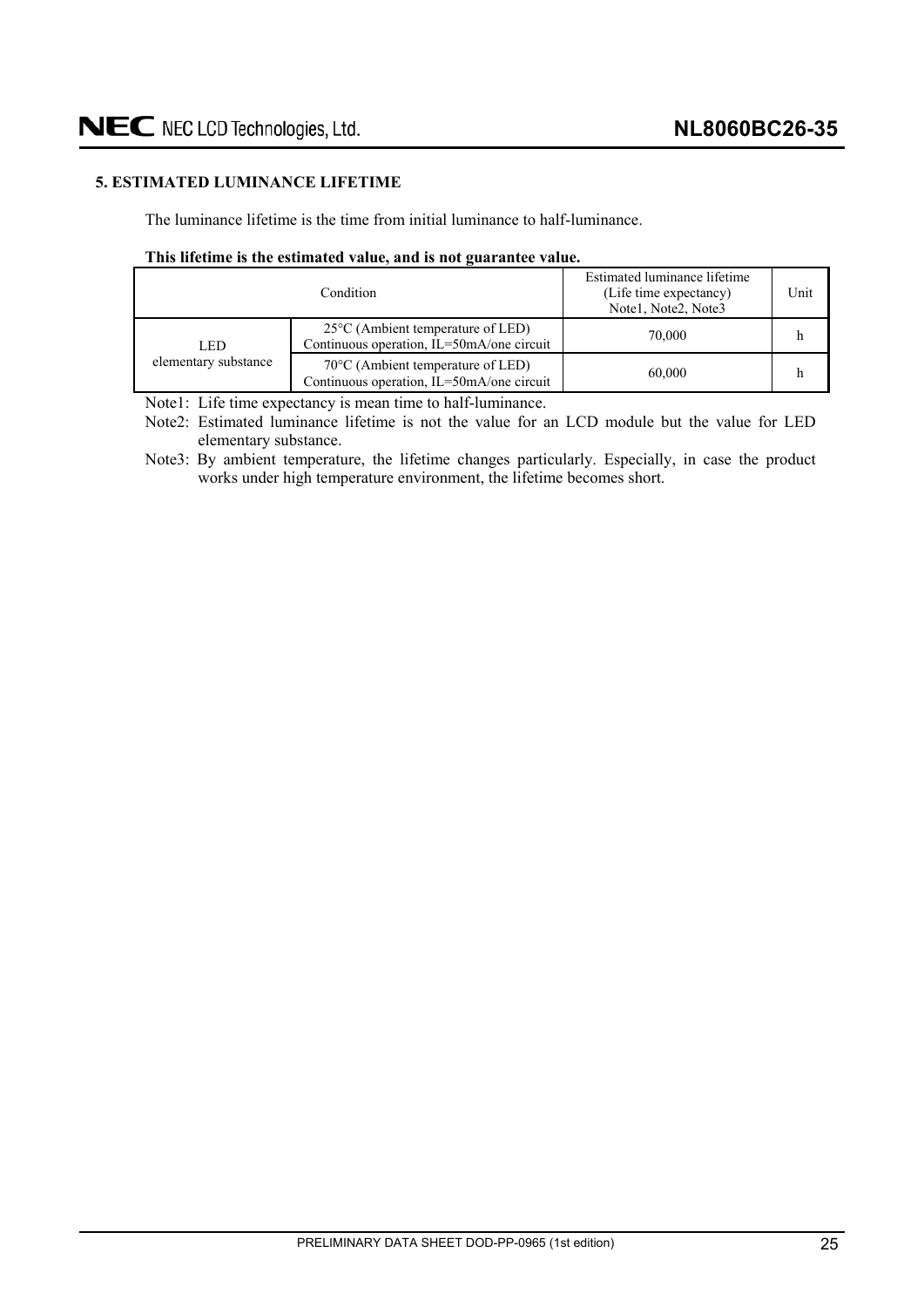# <span id="page-25-0"></span>**6. RELIABILITY TESTS**

| Test item                                    | Condition                                                                                                                                                     | Judgment                                       |  |  |  |
|----------------------------------------------|---------------------------------------------------------------------------------------------------------------------------------------------------------------|------------------------------------------------|--|--|--|
| High temperature and humidity<br>(Operation) | ① $60 \pm 2$ °C, RH= 90%, 240 hours<br>Display data is black.<br>(2)                                                                                          |                                                |  |  |  |
| High temperature<br>(Operation)              | $\textcircled{1}$ 80 ± 3 $\textcirc$ C, 240 hours<br>Display data is black.<br>(2)                                                                            |                                                |  |  |  |
| Heat cycle<br>(Operation)                    | $\textcircled{1}$ -30 ± 3°C1hour<br>$80 \pm 3$ °C1 hour<br>50cycles, 4 hours/cycle<br>(2)<br>Display data is black.<br>③                                      |                                                |  |  |  |
| Thermal shock<br>(Non operation)             | $\textcircled{1}$ -30 ± 3°C30 minutes<br>$80 \pm 3$ °C30 minutes<br>100cycles, 1hour/cycle<br>(2)<br>Temperature transition time is within<br>3<br>5 minutes. | No display malfunctions<br>Note1               |  |  |  |
| <b>ESD</b><br>(Operation)                    | $150pF$ , $150Ω$ , $±10kV$<br>①<br>9 places on a panel surface<br>Note <sub>2</sub><br>(2)<br>10 times each places at 1 sec interval<br>3                     |                                                |  |  |  |
| <b>Dust</b><br>(Operation)                   | Sample dust: No. 15 (by JIS-Z8901))<br>ന<br>15 seconds stir<br>(2)<br>8 times repeat at 1 hour interval<br>③                                                  |                                                |  |  |  |
| Vibration<br>(Non operation)                 | 5 to 100Hz, $19.6 \text{m/s}^2$<br>ന<br>1 minute/cycle<br>$\circled{2}$<br>X, Y, Z directions<br>③<br>120 times each directions<br>4                          | No display malfunctions<br>No physical damages |  |  |  |
| Mechanical shock<br>(Non operation)          | 539m/ $s^2$ , 11ms<br>$\odot$<br>$\pm X$ , $\pm Y$ , $\pm Z$ directions<br>(2)<br>5 times each directions<br>3                                                | Note1                                          |  |  |  |

Note1: Display and appearance are checked under environmental conditions equivalent to the inspection conditions of defect criteria.

Note2: See the following figure for discharge points.

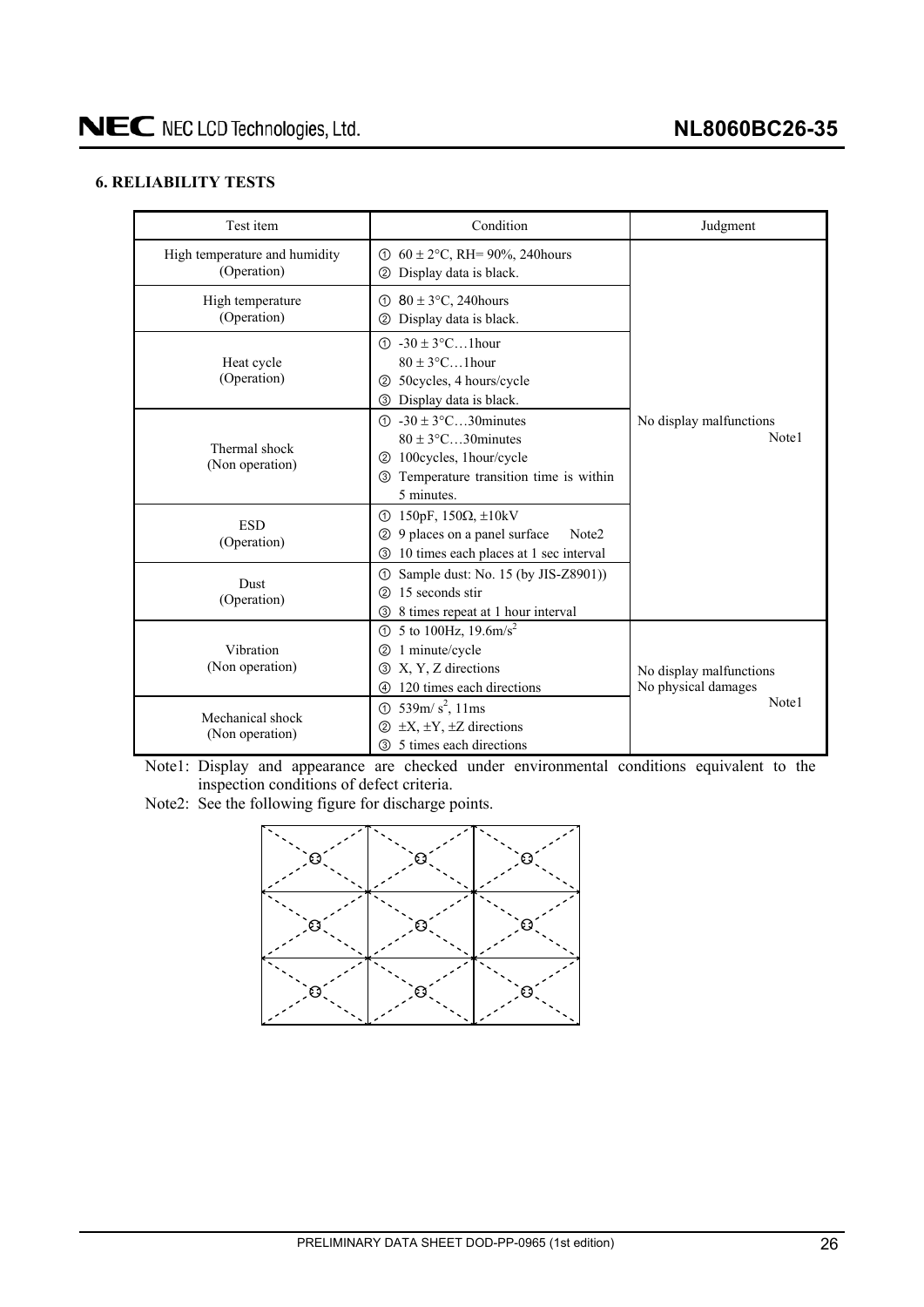#### <span id="page-26-0"></span>**7. PRECAUTIONS**

### 7.1 MEANING OF CAUTION SIGNS

The following caution signs have very important meaning. **Be sure to read "7.2 CAUTIONS" and "7.3 ATTENTIONS"!** 

**!**

This sign has the meaning that a customer will be injured or the product will sustain damage if the customer practices wrong operations.



This sign has the meaning that a customer will be injured if the customer practices wrong operations.

## 7.2 CAUTIONS



  **Do not shock and press the LCD panel and the backlight! There is a danger of breaking, because they are made of glass. (Shock: Equal to or no greater than 539m/s<sup>2</sup>) and equal to or no greater than 11ms, Pressure: Equal to or no greater than 19.6 N (**I**16mm jig))** 



7.3.1 Handling of the product

- Take hold of both ends without touching the circuit board when the product (LCD module) is picked up from inner packing box to avoid broken down or misadjustment, because of stress to mounting parts on the circuit board.
- ཱ When the product is put on the table temporarily, display surface must be placed downward.
- ི When handling the product, take the measures of electrostatic discharge with such as earth band, ionic shower and so on, because the product may be damaged by electrostatic.
- ཱི The torque for product mounting screws must never exceed 0.294Nm. Higher torque might result in distortion of the bezel.
- ུ The product must be installed using mounting holes without undue stress such as bends or twist (See outline drawings). And do not add undue stress to any portion (such as bezel flat area). Bends or twist described above and undue stress to any portion may cause display mura.
- ཱུ Do not press or rub on the sensitive product surface. When cleaning the product surface, wipe it with a soft dry cloth.
- ྲྀ Do not push or pull the interface connectors while the product is working.
- ཷ When handling the product, use of an original protection sheet on the product surface (polarizer) is recommended for protection of product surface. Adhesive type protection sheet may change color or characteristics of the polarizer.
- ླྀ Usually liquid crystals don't leak through the breakage of glasses because of the surface tension of thin layer and the construction of LCD panel. But, if you contact with liquid crystal by any chance, please wash it away with soap and water.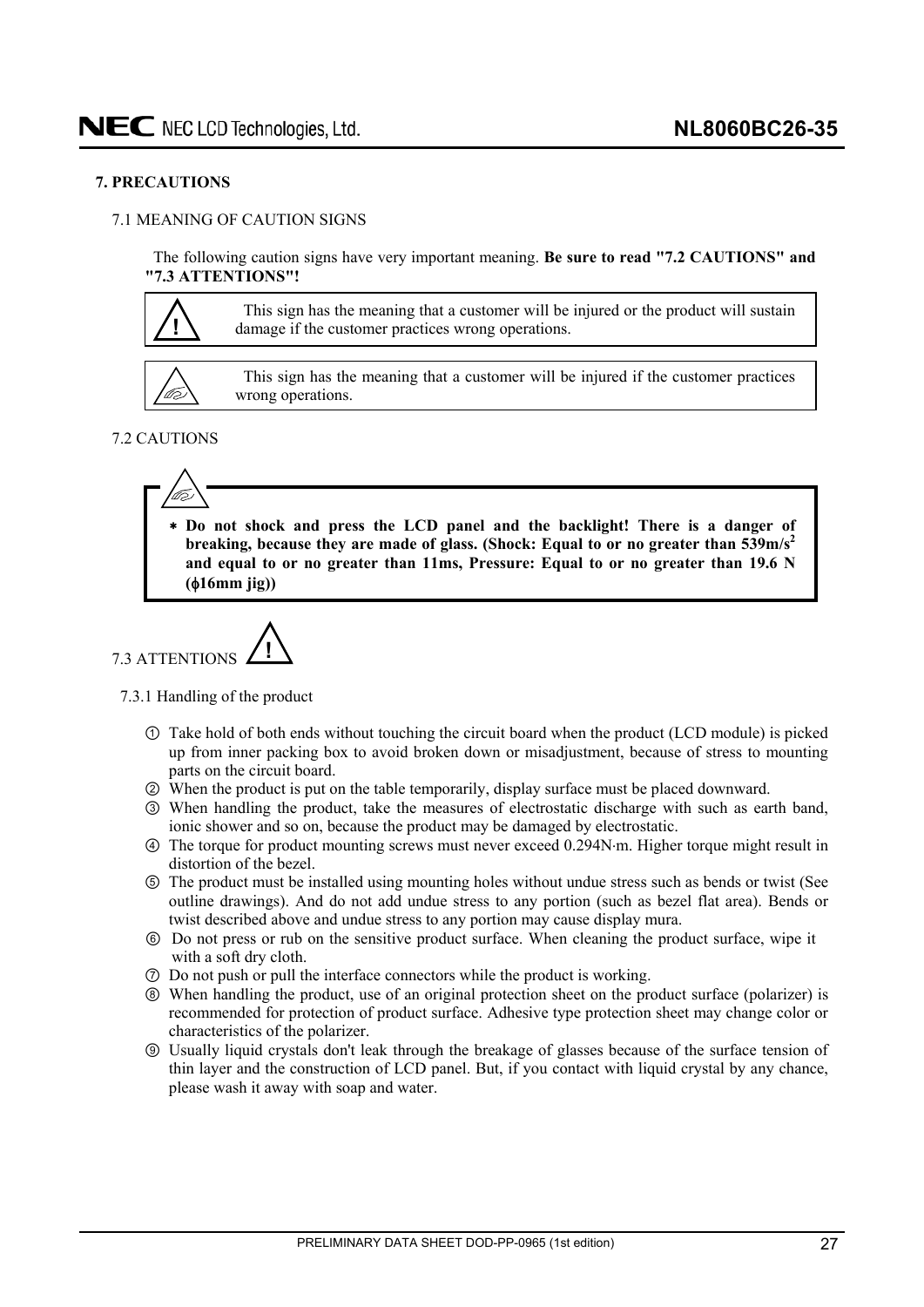#### <span id="page-27-0"></span>7.3.2 Environment

- Do not operate or store in high temperature, high humidity, dewdrop atmosphere or corrosive gases. Keep the product in packing box with antistatic pouch in room temperature to avoid dusts and sunlight, when storing the product.
- ཱ In order to prevent dew condensation occurred by temperature difference, the product packing box must be opened after enough time being left under the environment of an unpacking room. Evaluate the storage time sufficiently because dew condensation is affected by the environmental temperature and humidity. (Recommended leaving time: 6 hours or more with the original packing state after a customer receives the package)
- ི Do not operate in high magnetic field. If not, circuit boards may be broken down by it.
- ཱི This product is not designed as radiation hardened.

#### 7.3.3 Characteristics

#### **The following items are neither defects nor failures.**

- Characteristics of the LCD (such as response time, luminance, color uniformity and so on) may be changed depending on ambient temperature. If the product is stored under condition of low temperature for a long time, it may cause display mura. In this case, the product should be operated after enough time being left under condition of operating temperature.
- ཱ Display mura, flickering, vertical streams or tiny spots may be observed depending on display patterns.
- ི Do not display the fixed pattern for a long time because it may cause image sticking. Use a screen saver, if the fixed pattern is displayed on the screen.
- ཱི The display color may be changed depending on viewing angle because of the use of condenser sheet in the backlight.
- ུ Optical characteristics may be changed depending on input signal timings.

#### 7.3.4 Others

- All GND and VCC terminals should be used without any non-connected lines.
- ཱ Do not disassemble a product or adjust variable resistors.
- ི See "REPLACEMENT MANUAL FOR LAMP HOLDER SET", when replacing lamp holder set.
- ཱི Pack the product with the original shipping package, in order to avoid any damages during transportation, when returning the product to NEC for repairing and so on.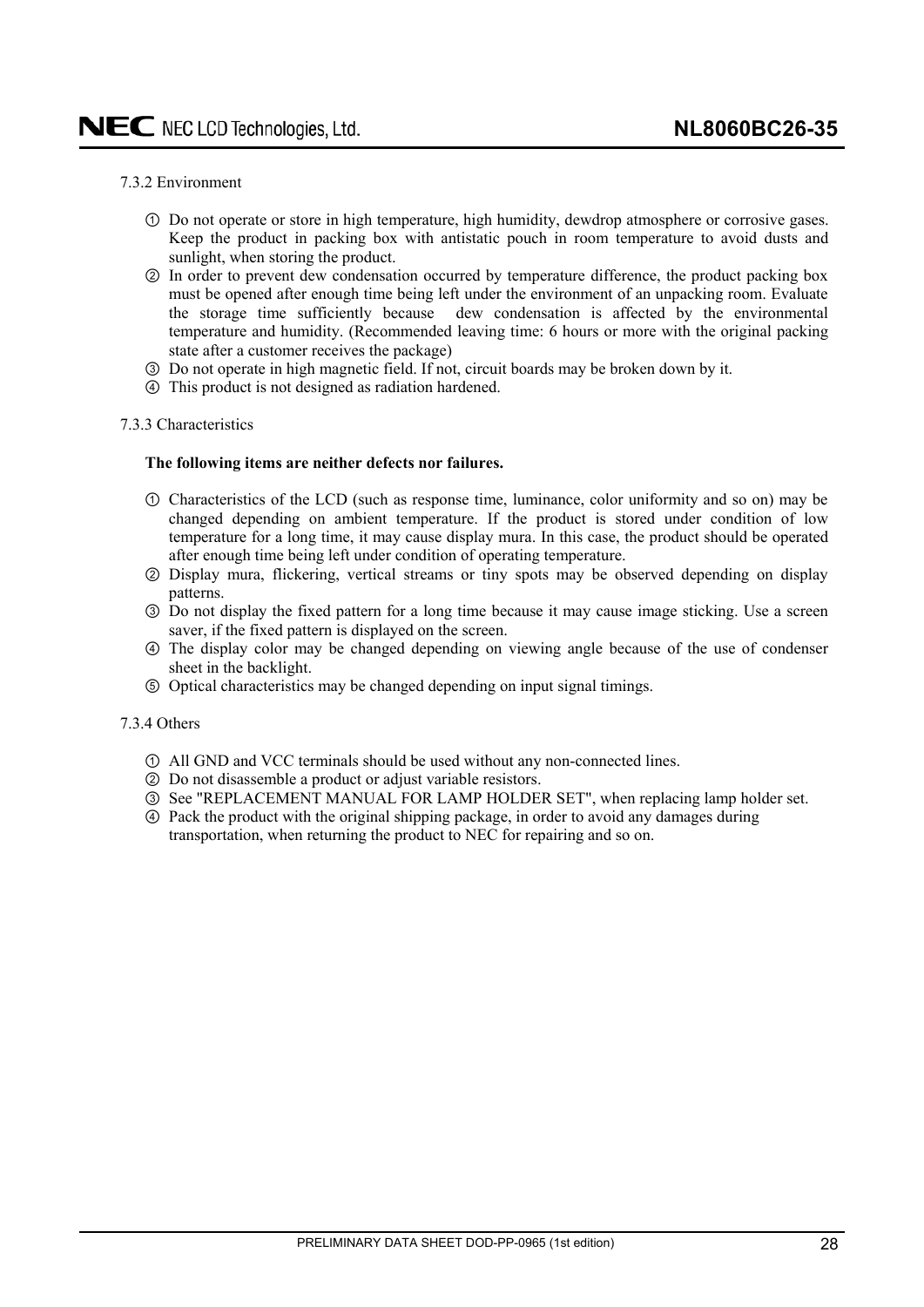

# NEC NEC LCD Technologies, Ltd.



# **8. OUTLINE DRAWINGS**

#### 8.1 FRONT VIEW



Note2: The torque for product mounting screws must never exceed 0.294N·m.

Note3: **WA** Mounting hole portions (4 pieces)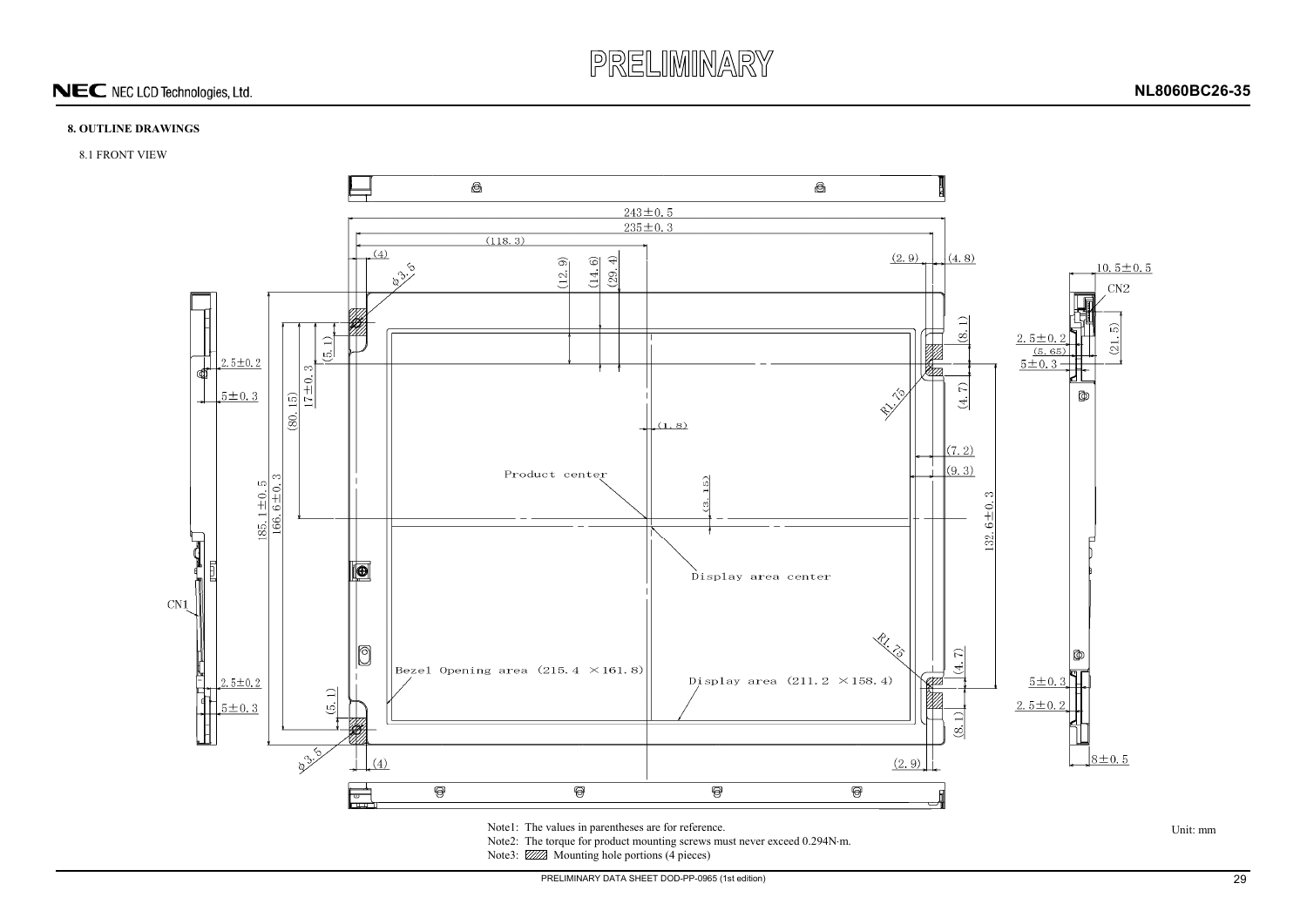

# NEC NEC LCD Technologies, Ltd.



# 8.2 REAR VIEW



Note1: The values in parentheses are for reference.<br>Note2: The torque for product mounting screws must never exceed 0.294N·m. Unit: mm

Note3:  $\overline{\mathbb{Z}}$  Mounting hole portions (4 pieces)